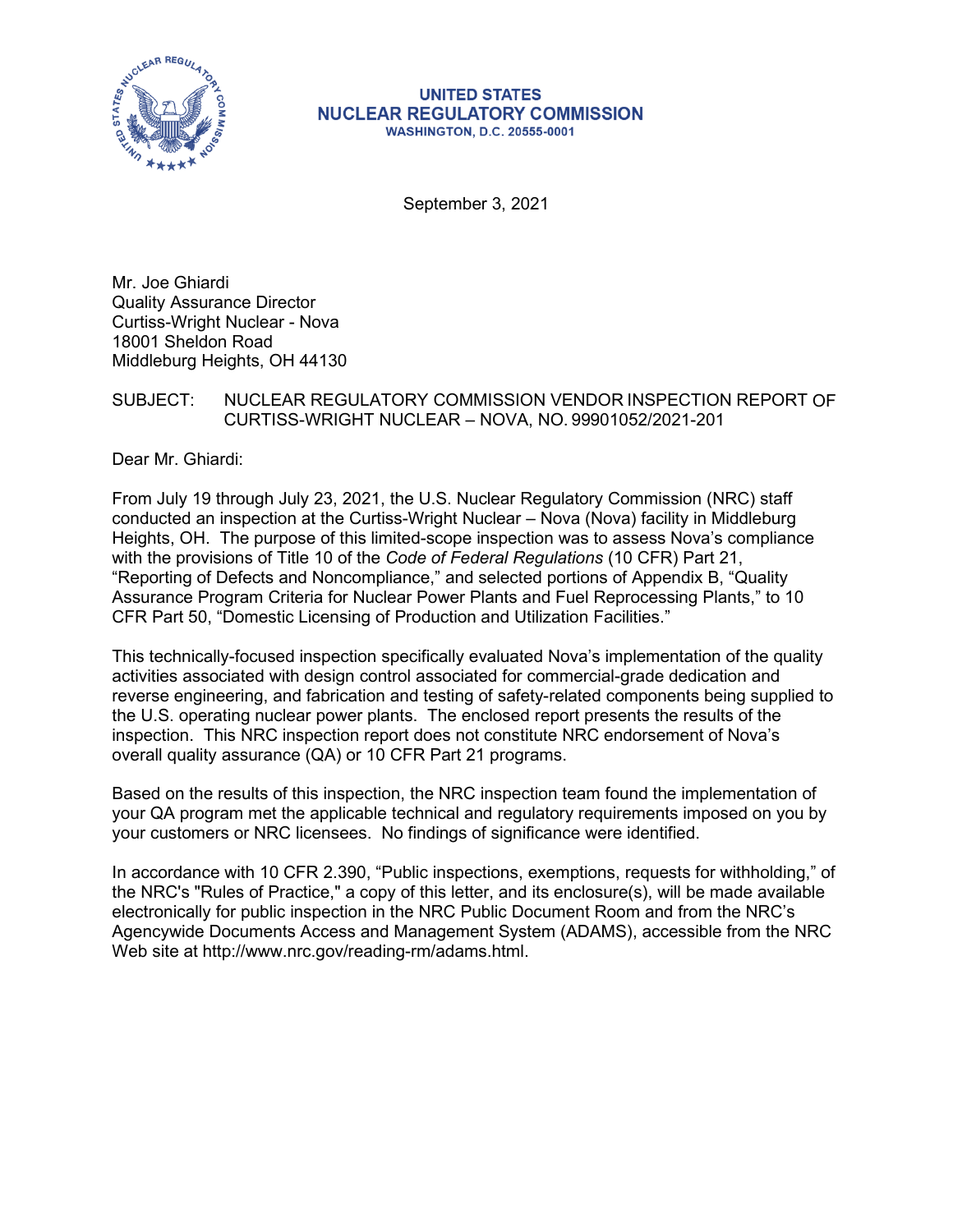If you have any questions concerning this matter, please contact Mr. Aaron Armstrong of my staff at (301) 415-8396.

Sincerely,

Kerri A. Kavanagh, Chief Quality Assurance and Vendor Inspection Branch Division of Reactor Oversight Office of Nuclear Reactor Regulation Kerri A. Kavanagh *Pate: 2021.09.0*<br>10:35:20 -04'00' Digitally signed by Kerri A. Kavanagh Date: 2021.09.03

Docket No.: 99901052

EPID No.: I-2021-201-0050 Enclosure:

> 1. Inspection Report No. 99901052/2021-201 and Attachment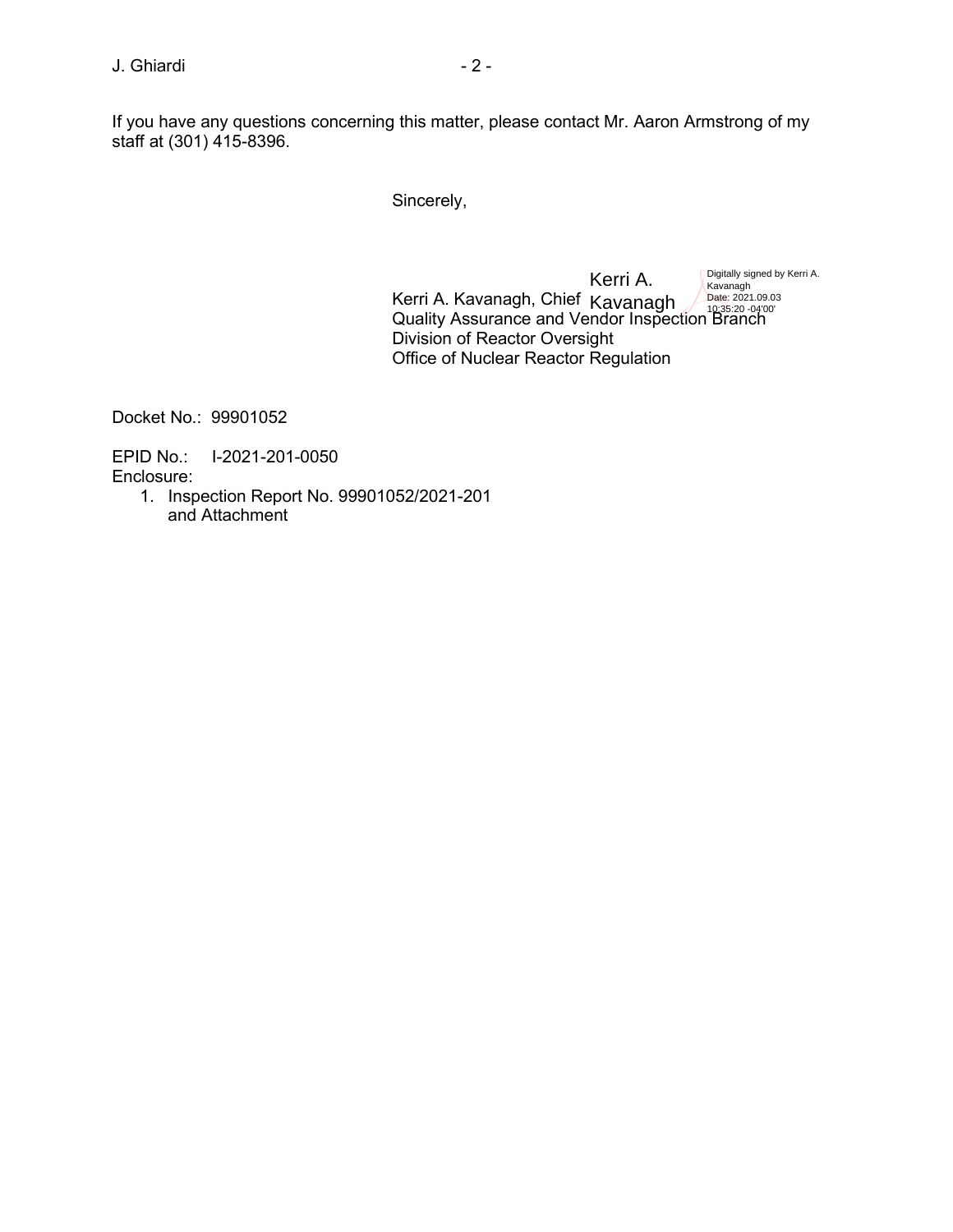SUBJECT: NUCLEAR REGULATORY COMMISSION VENDOR INSPECTION REPORT OF NOVA MACHINE PRODUCTS, NO. 99901052/2021-201 DATED: SEPTEMBER 3, 2021

DISTRIBUTION: ASakadales ConE\_Resource NRR\_DRO\_IQVB Distribution [jghiardi@curtisswright.com](mailto:jghiardi@curtisswright.com)

# **ADAMS Accession No.: 10 21242A490 NRR-106**

|               | ADAMS ACCESSION NO MLZ IZTZATJU | $111117 - 100$   |              |  |  |  |  |  |
|---------------|---------------------------------|------------------|--------------|--|--|--|--|--|
|               | <b>OFFICE NRR/DRO/IQVB</b>      | NRR/DRO/IQVB     | NRR/DRO/IQVB |  |  |  |  |  |
| <b>NAME</b>   | <b>AKeim</b>                    | YLaw             | PPrescott    |  |  |  |  |  |
| <b>DATE</b>   | 08/26/2021                      | 08/26/2021       | 08/26/2021   |  |  |  |  |  |
| <b>OFFICE</b> | NRR/DRO/IQVB                    | NRR/DRO/IQVB     |              |  |  |  |  |  |
| <b>NAME</b>   | AArmstrong                      | <b>KKavanagh</b> |              |  |  |  |  |  |
| <b>DATE</b>   | 08/26/2021                      | 09/03/2021       |              |  |  |  |  |  |
|               |                                 |                  |              |  |  |  |  |  |

### **OFFICIAL RECORD COPY**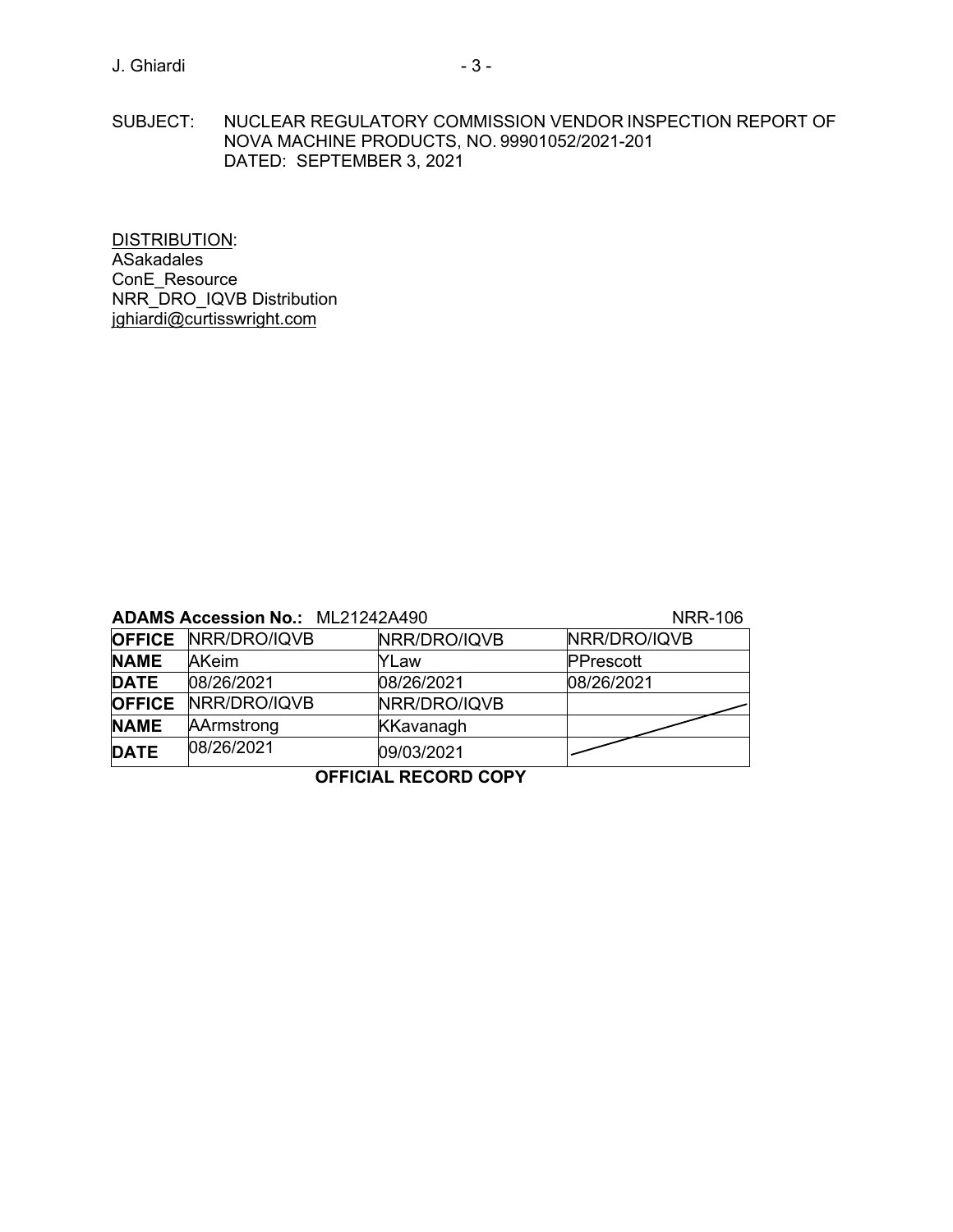#### **U.S. NUCLEAR REGULATORY COMMISSION OFFICE OF NUCLEAR REACTOR REGULATION DIVISION OF REACTOR OVERSIGHT QUALITY ASSURANCE AND VENDOR INSPECTION REPORT**

| Docket No.:                       | 99901052                                                                                                                                                                                        |                                              |  |  |
|-----------------------------------|-------------------------------------------------------------------------------------------------------------------------------------------------------------------------------------------------|----------------------------------------------|--|--|
| Report No.:                       | 99901052/2021-201                                                                                                                                                                               |                                              |  |  |
| Vendor:                           | Curtiss-Wright Nuclear - Nova<br>18001 Sheldon Road<br>Middleburg Heights, OH 44130                                                                                                             |                                              |  |  |
| Vendor Contact:                   | Mr. Joe Ghiardi<br><b>Director of Quality Assurance</b><br>Curtiss-Wright Nuclear - Nova<br>Email: jghiardi@curtisswright.com                                                                   |                                              |  |  |
| <b>Nuclear Industry Activity:</b> | The Curtiss-Wright Nuclear - Nova facility is located in Middleburg<br>Heights, Ohio. This facility provides safety-related fasteners and<br>machined components for U.S. nuclear power plants. |                                              |  |  |
| <b>Inspection Dates:</b>          | July 19 - 23, 2021                                                                                                                                                                              |                                              |  |  |
| <b>Inspection Team Leader</b>     | Aaron Armstrong                                                                                                                                                                                 | NRR/DRO/IQVB Team Lead                       |  |  |
| Inspectors:                       | <b>Paul Prescott</b><br>Yiu Law<br>Andrea Keim                                                                                                                                                  | NRR/DRO/IQVB<br>NRR/DRO/IQVB<br>NRR/DRO/IQVB |  |  |
| Approved by:                      | Kerri A. Kavanagh, Chief<br>Quality Assurance and Vendor Inspection Branch<br>Division of Reactor Oversight<br>Office of Nuclear Reactor Regulation                                             |                                              |  |  |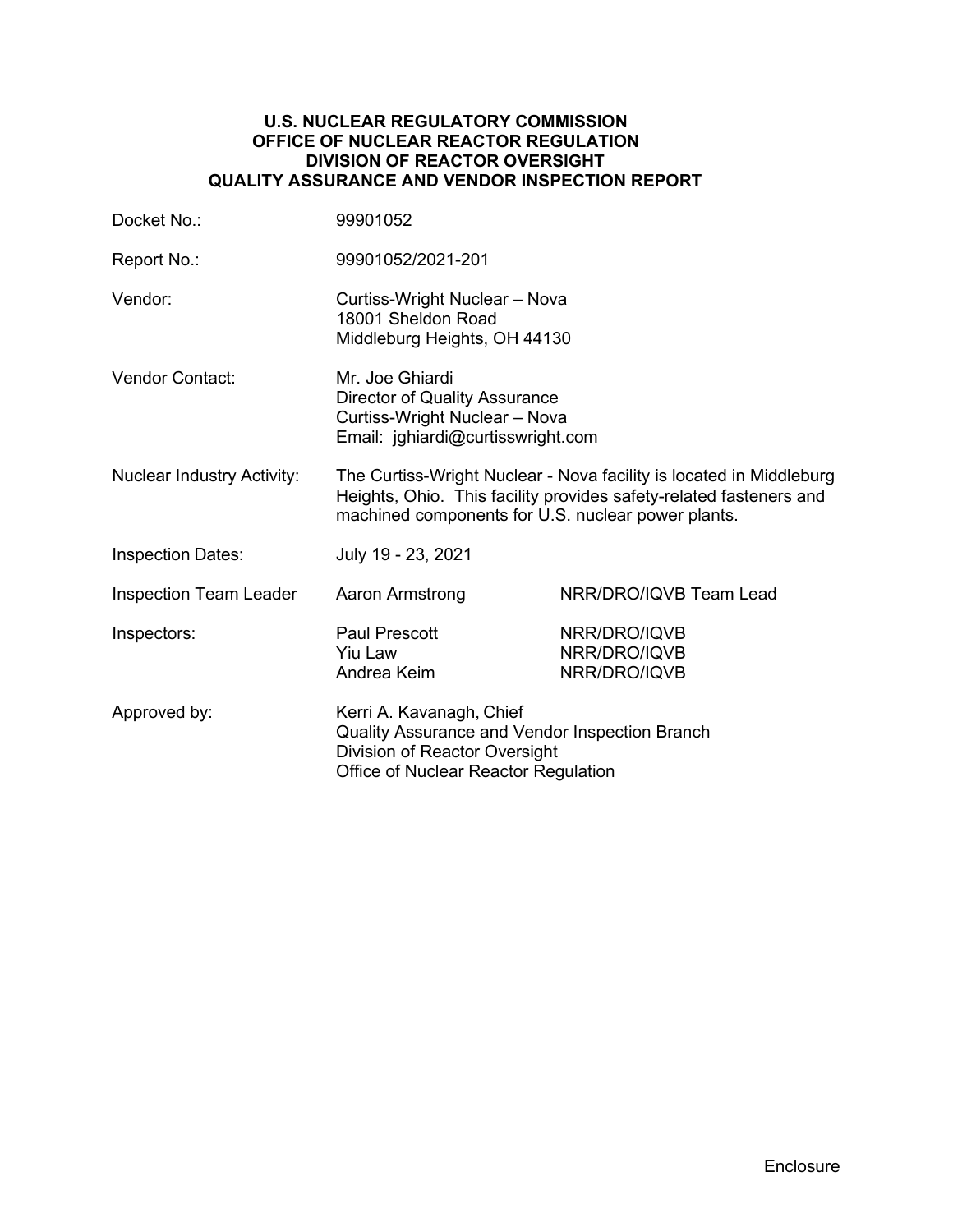# **EXECUTIVE SUMMARY**

### Curtiss-Wright Nuclear - NOVA

#### 99901052/2021-201

The U.S. Nuclear Regulatory Commission (NRC) staff conducted a vendor inspection at the Curtiss-Wright Nuclear - Nova (Nova) facility in Middleburg Heights, OH to verify that it had implemented an adequate quality assurance (QA) program that complies with the requirements of Appendix B, "Quality Assurance Criteria for Nuclear Power Plants and Fuel Reprocessing Plants," to Title 10 of the *Code of Federal Regulations* (10 CFR) Part 50, "Domestic Licensing of Production and Utilization Facilities" and 10 CFR Part 21, "Reporting of Defects and Noncompliance." This was the fifth NRC vendor inspection at Nova.

This technically-focused inspection specifically evaluated Nova's implementation of the quality activities associated with the design control associated with commercial-grade dedication (CGD) and reverse engineering, and fabrication and testing of safety-related fasteners and machined components being supplied to U.S. operating nuclear power plants.

These regulations served as the bases for the NRC inspection:

- Appendix B to 10 CFR Part 50
- 10 CFR Part 21

During the course of this inspection, the NRC inspection team implemented Inspection Procedure (IP) 43002, "Routine Inspections of Nuclear Vendors," dated January 27, 2017; IP 43004, "Inspection of Commercial-Grade Dedication Programs," dated January 27, 2017; and IP 36100, "Inspection of 10 CFR Part 21 and Programs for Reporting of Defects and Noncompliance," dated May 16, 2019.

The NRC inspection team concluded that Nova's QA policies and procedures comply with the applicable requirements of Appendix B to 10 CFR Part 50 and 10 CFR Part 21, and that Nova's personnel are implementing these policies and procedures effectively. The results of this inspection are summarized below.

#### 10 CFR Part 21 Program

The NRC inspection team reviewed Nova's policies and implementing procedures that govern the implementation of its 10 CFR Part 21 program to verify compliance with the requirements of 10 CFR Part 21. The NRC inspection team: 1) reviewed the 10 CFR Part 21 postings; 2) reviewed a sample of purchase orders; 3) verified that Nova's nonconformance and correction action programs provide a link to the 10 CFR Part 21 program; 4) reviewed a sample of 10 CFR Part 21 evaluations; and 5) verified that Nova's employee training records show that they fully understand and are in compliance with 10 CFR Part 21 as it pertains to their jobs. No findings of significance were identified.

#### Nonconforming Materials, Parts, or Components and Corrective Action

The NRC inspection team reviewed Nova's policies and implementing procedures that govern the nonconforming materials, parts, or components and corrective action program to verify compliance with the requirements of Criterion XV, "Nonconforming Materials, Parts, or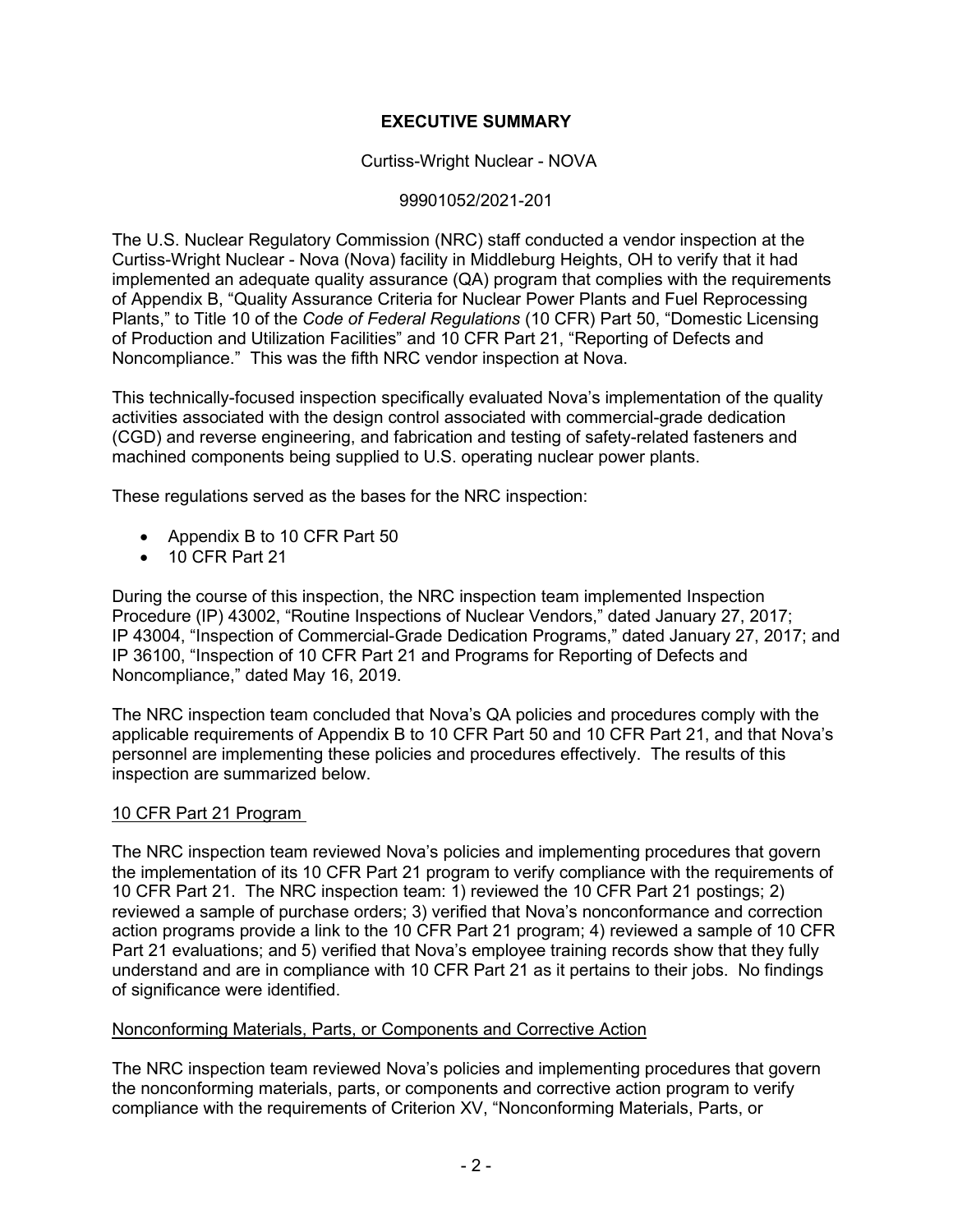Components," and Criterion XVI, "Corrective Action," of Appendix B to 10 CFR Part 50. The NRC inspection team reviewed a sample of Nova's nonconformance and corrective action reports. No findings of significance were identified.

# Design Control/Reverse Engineering

The NRC inspection team reviewed Nova's policies and implementing procedures that govern the implementation of its design control program to verify compliance with the requirements of Criterion III, "Design Control," and Criterion VII, "Control of Purchased Material, Equipment, and Services," of Appendix B to 10 CFR Part 50. The NRC inspection team reviewed a sample of Nova's reverse engineering packages. The NRC inspection team reviewed technical evaluations, engineering information reports, purchase order technical requirements, shop orders, certified material test reports, and component test results associated with the reverse engineering packages. No findings of significance were identified.

# Design Control/Commercial-Grade Dedication

The NRC inspection team reviewed Nova's policies and implementing procedures that govern the CGD program to verify compliance with the requirements of Criterion III, "Design Control," and Criterion VII "Control of Purchased Material, Equipment, and Services," of Appendix B to 10 CFR Part 50. The NRC inspection team reviewed a sample of Nova's surveys, procurement documents and CGD packages. No findings of significance were identified.

# Identification and Control of Materials, Parts, and Components

The NRC inspection team reviewed Nova's policies and implementing procedures that govern the implementation of its identification and control of materials, parts, and components process to verify compliance with the regulatory requirements of Criterion VIII, "Identification and Control of Materials, Parts, and Components," of Appendix B to 10 CFR Part 50. The NRC inspection team walked down the process of a work order from getting material from the stockroom through processing, testing, and shipping. No findings of significance were identified.

# Control of Special Processes

The NRC inspection team reviewed Nova's policies and implementing procedures that govern the implementation of its control of special processes program to verify compliance with the requirements of Criterion IX, "Control of Special Processes," of Appendix B to 10 CFR Part 50. The NRC inspection team reviewed completed reports associated with nondestructive testing (NDT) of components. In addition, the NRC inspection team reviewed Nova's certification and qualification records of NDT personnel and confirmed they were qualified in accordance with regulatory requirements. No findings of significance were identified.

# Control of Measuring and Test Equipment (M&TE)

The NRC inspection team reviewed Nova's policies and implementing procedures that govern the implementation of its control of M&TE program to verify compliance with the requirements of Criterion XII, "Control of Measuring and Test Equipment," of Appendix B to 10 CFR Part 50. The NRC inspection team observed that M&TE was calibrated, labeled, tagged, handled, stored, or otherwise controlled to indicate the calibration status and its traceability to nationally recognized standards. In addition, the NRC inspection team confirmed that when M&TE is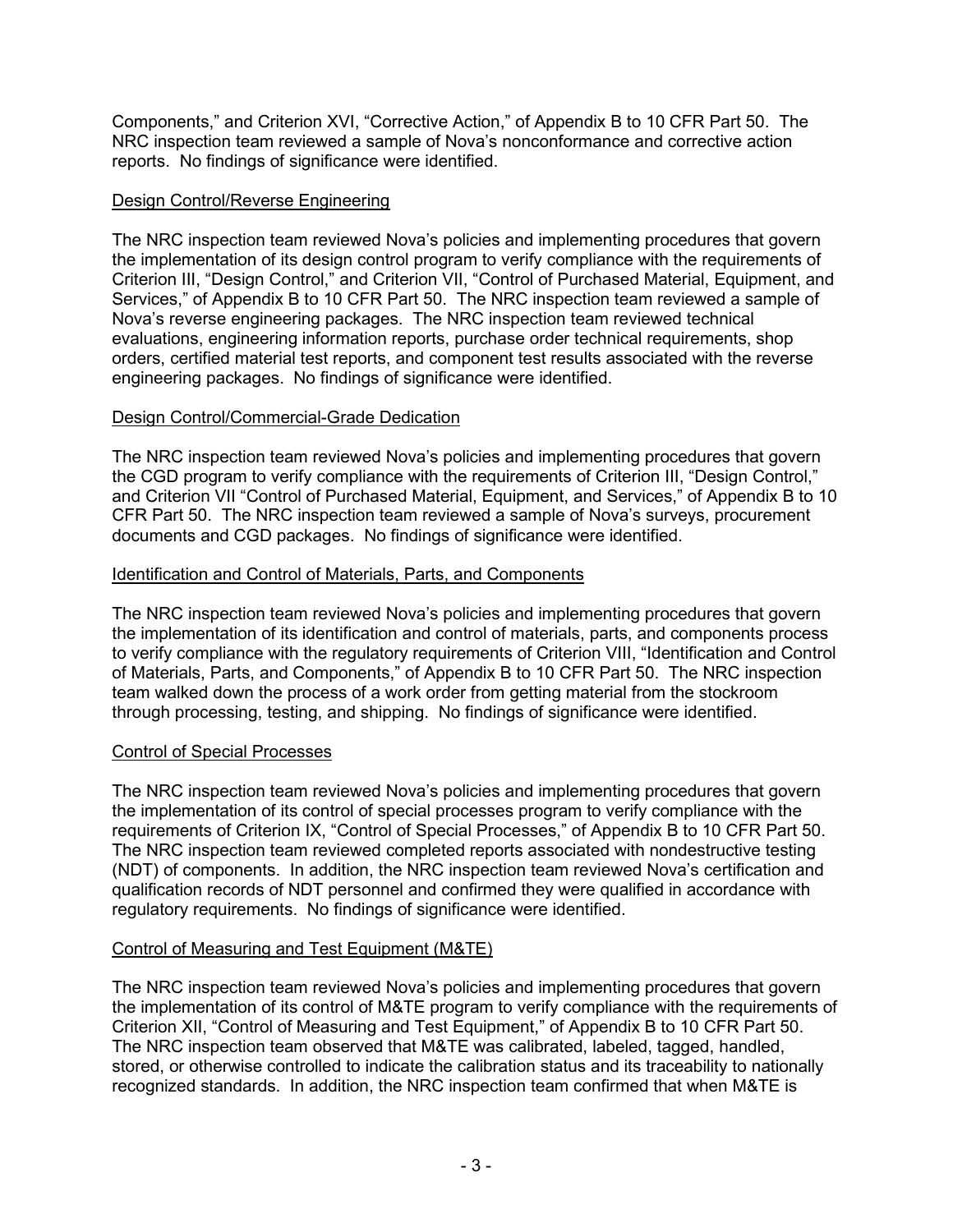found to be out of calibration, Nova initiated a nonconformance report and performed an evaluation to determine the extent of condition. No findings of significance were identified.

#### Oversight of Suppliers and Internal Audits

The NRC inspection team reviewed Nova's policies and implementing procedures that govern the implementation of its oversight of suppliers and internal audit programs to verify compliance with the regulatory requirements of Criterion VII, "Control of Purchased Material, Equipment, and Services" and Criterion XVIII, "Audits," of Appendix B to 10 CFR Part 50. The NRC inspection team reviewed the frequency of the internal audits, supplier audits/surveys and evaluations, the independence and qualification of auditors, the audit/survey reports' objective evidence, and verified findings were captured in the corrective action program. No findings of significance were identified.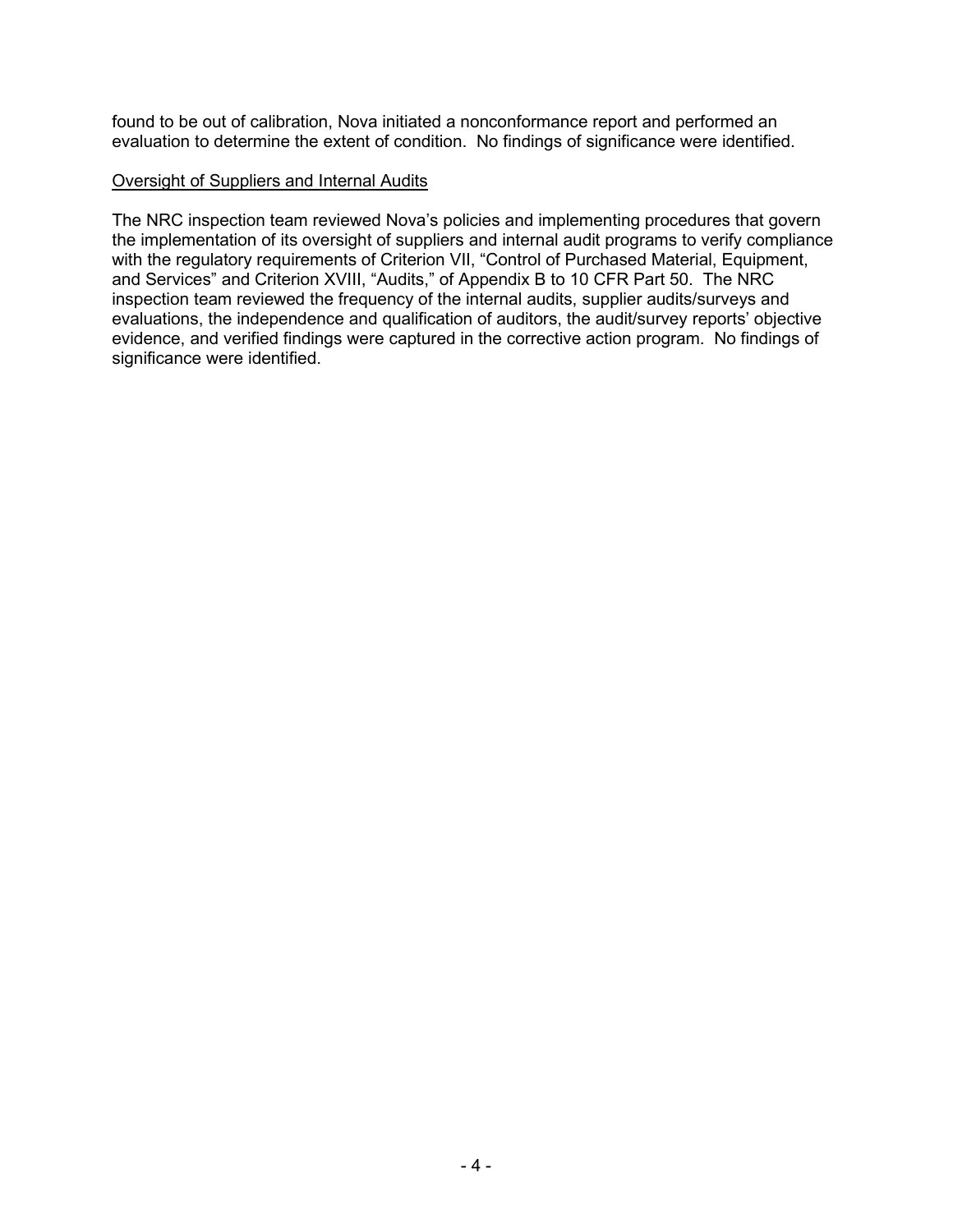# **REPORT DETAILS**

#### 1. 10 CFR Part 21 Program

#### a. Inspection Scope

The U.S. Nuclear Regulatory Commission (NRC) inspection team reviewed Curtiss-Wright Nuclear – Nova's (Nova's) policies and implementing procedures that govern the implementation of its Title 10 of the *Code of Federal Regulations* (10 CFR) Part 21, "Reporting of Defects and Noncompliance," program to verify compliance with the regulatory requirements. The NRC inspection team also evaluated the 10 CFR Part 21 postings and a sample of Nova's purchase orders (POs) for compliance with the requirements of 10 CFR 21.21, "Notification of Failure to Comply or Existence of a Defect and its Evaluation,' and 10 CFR 21.31, "Procurement Documents." In addition, the NRC inspection team also verified that Nova's nonconformance and corrective action procedures provide a link to the 10 CFR Part 21 program. Furthermore, for a sample of 10 CFR Part 21 evaluations performed by Nova, the NRC inspection team verified that Nova had effectively implemented the requirements for evaluating deviations and failures to comply. The NRC inspection team also verified that Nova employees have up to date training records and that they fully understand and are in compliance with 10 CFR Part 21 as it pertains to their jobs.

The NRC inspection team also discussed the 10 CFR Part 21 program with Nova's management and technical staff. The attachment to this inspection report lists the documents reviewed and personnel interviewed by the NRC inspection team.

#### b. Observations and Findings

No findings of significance were identified.

c. Conclusion

The NRC inspection team concluded that Nova was implementing its 10 CFR Part 21 program in accordance with the regulatory requirements of 10 CFR Part 21. Based on the limited sample of documents reviewed, the NRC inspection team also determined that Nova was implementing its policies and procedures associated with the 10 CFR Part 21 program. No findings of significance were identified.

### 2. Nonconforming Materials, Parts, or Components and Corrective Action

#### a. Inspection Scope

The NRC inspection team reviewed Nova's policies and implementing procedures that govern the control of nonconformances and corrective action to verify compliance with the requirements of Criterion XV, "Nonconforming Materials, Parts, or Components," and Criterion XVI, "Corrective Action," of Appendix B, "Quality Assurance Criteria for Nuclear Power Plants and Fuel Reprocessing Plants," to 10 CFR Part 50, "Domestic Licensing of Production and Utilization Facilities," respectively. Additionally, the NRC inspection team interviewed Nova's personnel to verify there were designated areas to segregate and control nonconforming materials.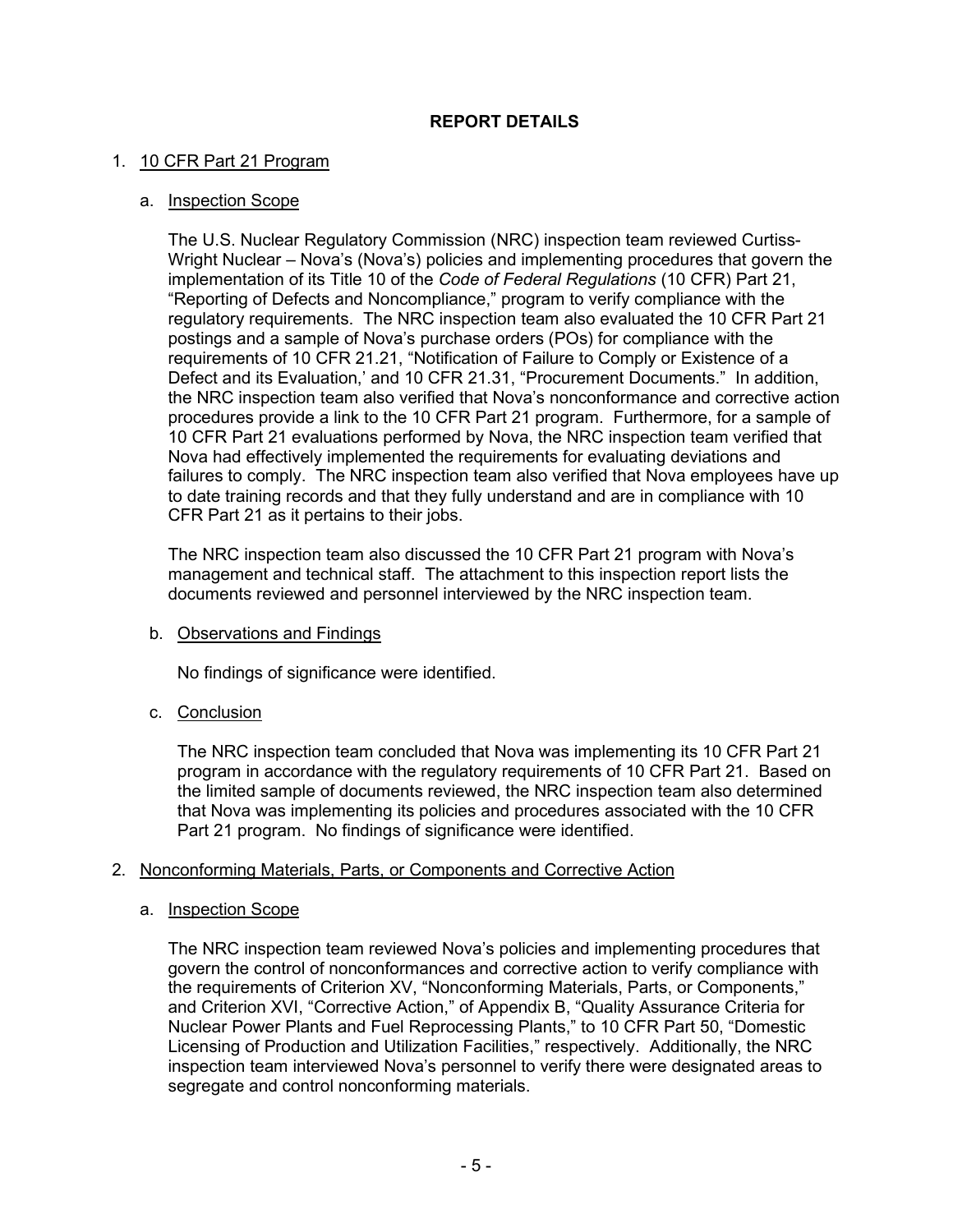The NRC inspection team discussed the nonconforming materials, parts, or components and corrective action programs with Nova's management and technical personnel.

The NRC inspection team also reviewed Nova's corrective actions in response to the inspection findings identified in NRC Inspection Report (IR) No. 99901052/2015-201 dated January 15, 2016 (Agencywide Documents Access and Management System (ADAMS) Accession No. ML16006A394). The attachment to this inspection report lists the documents reviewed and personnel interviewed by the NRC inspection team.

### b. Observations and Findings

#### b.1. Corrective Action Associated with Notice of Violation No. 99901052/2015-201-01

Following the December 2015 inspection at Nova, the NRC issued Notice of Violation (NOV) No. 99901052/2015-201-01 for failure to evaluate a deviation potentially associated with a substantial safety hazard as soon as practical and within 60 days of discovery. Specifically, Nova initiated Corrective Action Request (CAR) #246 on January 24, 2014 to document a leakage issue concerning two hydraulic control unit (HCU) accumulators. However, Nova failed to identify a deviation associated with the degraded accumulators and subsequently did not perform a Part 21 evaluation in accordance with 10 CFR 21.21(a)(1).

In response to NOV 99901052/2015-201-01, Nova issued CAR #281 on December 3, 2015, as well as updated its procedure MIP 061704 to address this issue. The NRC inspection team reviewed the updated procedure and documentation which provided objective evidence that Nova's corrective actions were adequate. In addition, the NRC inspection team reviewed current implementation of the updated procedure and a sample of CARs that resulted in Part 21 evaluations.

The NRC inspection team determined that Nova's corrective actions were adequate to address the NOV. Based on the review of the corrective actions, the NRC inspection team closed NOV 99901052/2015-201-01.

#### b.2. Corrective Action Associated with Nonconformance No. 99901052/2015-201-02

The NRC issued Notice of Nonconformance (NON) 99901052/2015-201-02 for failure to establish adequate design control measures to verify and check the adequacy of the design of HCU accumulators. Nova reverse engineered and fabricated approximately 881 safety-related HCU accumulator assemblies without proper design verification by use of calculational methods or through a suitable testing program.

Nova issued CAR # 279 in response to the NRC's finding. Nova requested that the licensee provide specific information on the design parameters for the HCU accumulators and initiated a design analysis verification review. Nova also performed an extent of condition of previous safety-related reverse engineered items. The historical review indicated that only single piece parts were reverse engineered. Nova also reviewed and revised the Reverse Engineering Work Instruction.

The NRC inspection team reviewed MA30669, "Design and Seismic Analysis Report for Nova HCU Scram Accumulator," Project No. 801159, dated June 6, 2016. The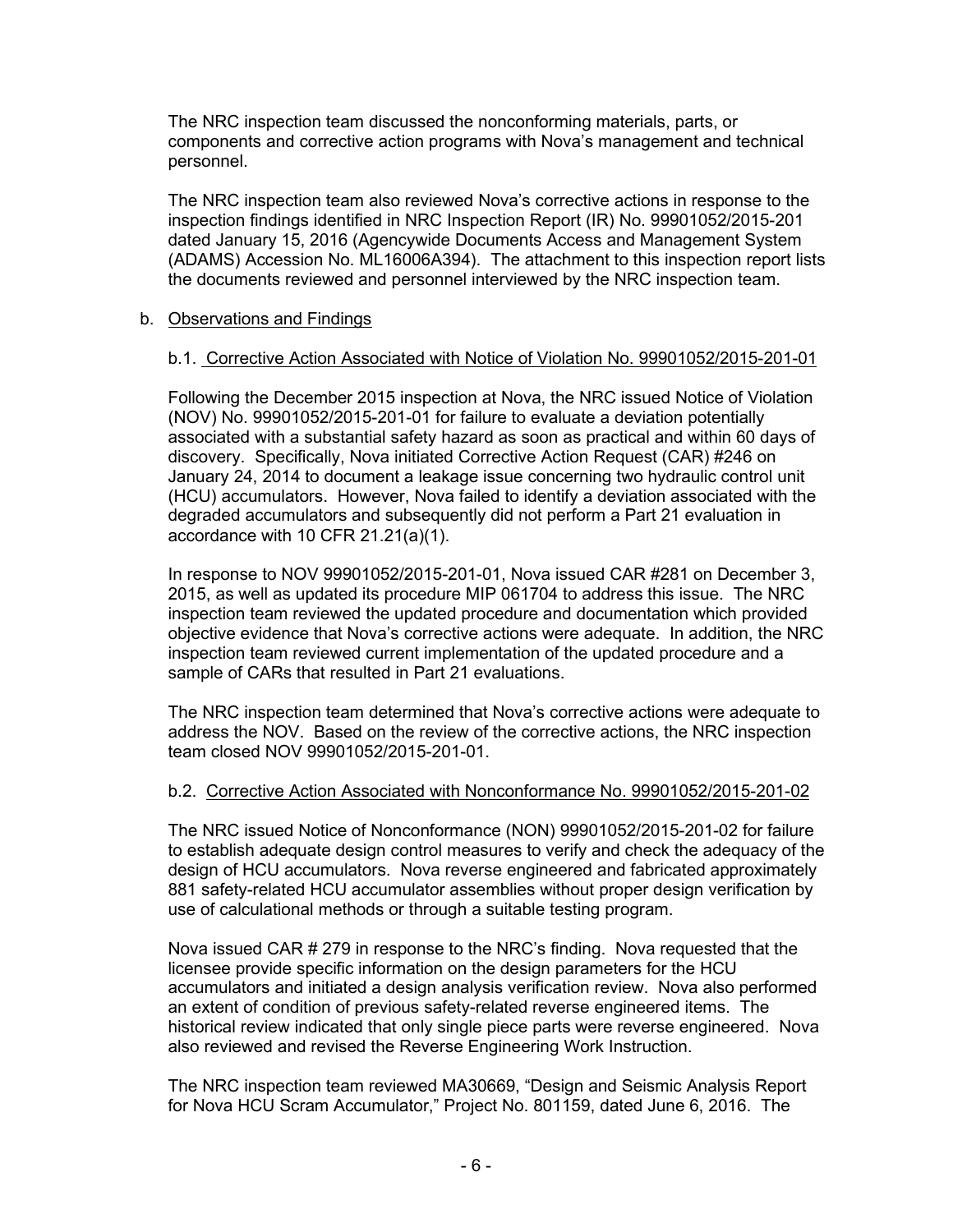design and seismic analysis report presented the results of the stress analysis and design verification of Nova's HCU accumulators. The NRC inspection team noted that the stresses were found to be within the specified allowable stresses for accumulator part materials. The American Society of Mechanical Engineers (ASME) Boiler and Pressure Vessel (B&PV) Code, Section III was used as a basis for the analysis. Also included in MA30669 was an operability analysis to verify that piston motion would not be affected by seismic deflections and clearances between components during stroking of the piston. Based on the analysis, the accumulators were qualified for use in accordance with the associated PO and test plan.

The NRC inspection team reviewed MA30648, "Design Verification Test Report for Nova HCU Scram Accumulator," Project No. 801159, dated June 17, 2016. The report detailed the design verification testing performed on Nova's HCU accumulators. A sub-supplier performed analysis and testing to demonstrate that the accumulators met critical design parameters and functional requirements. The sub-supplier employed type testing based on the Institute of Electrical and Electronics Engineers (IEEE) 382- 2006, "Standard for Qualification of Safety-Related Actuators for Nuclear Power Generating Stations." The NRC inspection team determined that the design verification testing documented in MA30648 demonstrated that Nova's accumulators operated within design parameters and in accordance with specified performance requirements.

The NRC inspection team reviewed the changes made to "Safety-related Reverse Engineering Work Instruction," No. 7.1.1, Revision 7, dated April 20, 2021 and reviewed a sample of recently reverse engineered items. The NRC inspection team determined that Nova's corrective actions were adequate to address the NON. Based on the review of the corrective action implementation, the NRC inspection team closed NON 9991052/2015-201-02.

### b.3 Corrective Action Associated with Nonconformance 99901052/2015-201-03

The NRC issued NON 9991052-2015-201-03 for failure to establish adequate measures for the selection and review for suitability of application of materials and processes that are essential to the safety related functions of the structures, systems, and components. Nova also failed to assure that purchased material and services, whether purchased directly or through contractors and subcontractors, conform to the procurement documents.

Nova issued CAR # 283 in response to the NRC's finding. The NRC inspection team reviewed the commercial-grade dedication (CGD) plans CGD 2016-004 and CGD 2016-005 which incorporated additions of quality control lab checks for plating and verification of material requirement conformance, respectively. In addition, the NRC inspection team reviewed a sample of plating company and material supplier POs, commercial-grade surveys, critical characteristics such as material control, nonconforming material control, process control, and test control. The NRC inspection verified that appropriate critical characteristics were verified by Nova. Based on objective evidence reviewed, the NRC inspection team closed NON 99901052/2015- 201-03.

#### b.4 Corrective Action Associated with Nonconformance 99901052/2015-201-04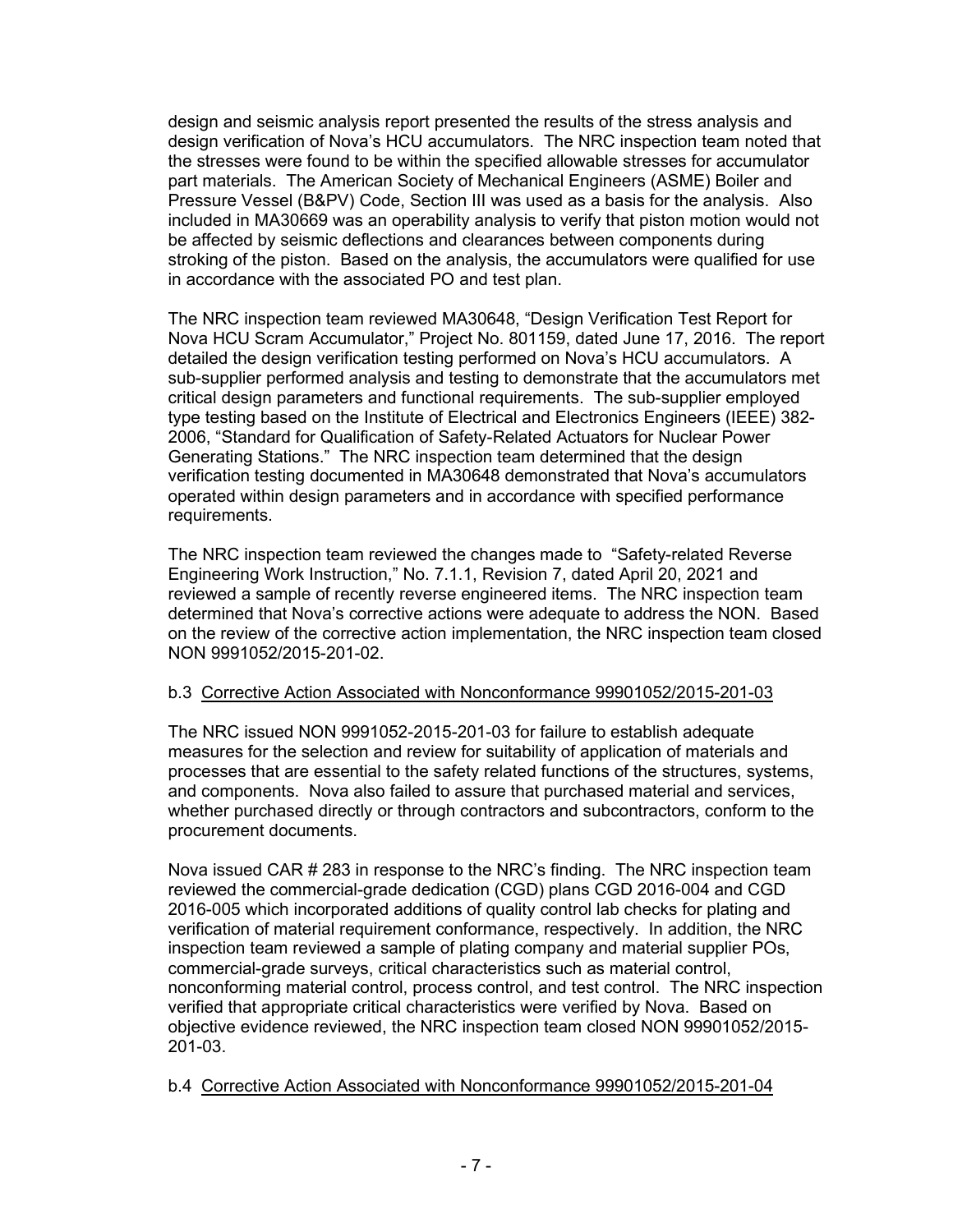The NRC issued NON 99901052/201-04 for failure to verify that audits were performed by personnel not having direct responsibilities in the areas being audited.

Nova issued CAR # 280 in response to the NRC's finding. The NRC inspection team reviewed a sample of audits and verified that internal audits were performed by individuals not having direct responsibility in the areas being audited. The NRC inspection team verified that the 2018, 2019, and 2020 internal audits were performed by an external contracted firm. Based on this review, the NRC inspection team closed NON 9991052/2015-201-04.

### c. Conclusion

The NRC inspection team concluded that Nova is implementing its nonconforming materials, parts, or components and corrective action program activities in accordance with the regulatory requirements of Criterion XV, "Nonconforming Materials, Parts, or Components," and Criterion XVI, "Corrective Action," of Appendix B to 10 CFR Part 50. Based on the limited sample of documents reviewed and activities observed, the NRC inspection team determined that Nova is implementing its policies and procedures associated with nonconforming materials, parts, or components and corrective action program activities. No findings of significance were identified.

# 3. Design Control/Reverse Engineering

### a. Inspection Scope

The NRC inspection team reviewed Nova's policies and implementing procedures that govern the implementation of its design control to verify compliance with the requirements of Criterion III, "Design Control," of Appendix B to 10 CFR Part 50. The NRC inspection team reviewed technical evaluations, engineering information reports, purchase order technical requirements, shop orders, certified material test reports, component test results associated with the reverse engineering packages and discussed the program changes with Nova's management.

The NRC Inspection team reviewed reverse engineering evaluations for an American Society for Testing and Materials (ASTM) Standard screws, American Iron and Steel Institute (AISI) Standard screws, a stem, nut and disk assembly, air compressor inlet tube to ASTM, and a blind flange to the ASME Standard. The attachment to this inspection report lists the documents reviewed and personnel interviewed by the NRC inspection team.

### b. Observation and Findings

The NRC inspection team noted that Nova had modified its reverse engineering process in response to the NRC's NON 99901052/2015-201-02 (Section 2.b.2). If the request is for a component rather than an item, Nova's procedure now requires communication directly with the customer. The component will not be supplied unless written authorization is received absolving Nova from design qualification responsibilities. Dimensions and material attributes required to fully specify the part for manufacturing as an exact duplicate of the original will be determined and considered critical characteristics for the safety-related reverse engineering request. Nova's process, as described in work instruction No. 7.1.1, Revision 7, focuses on reverse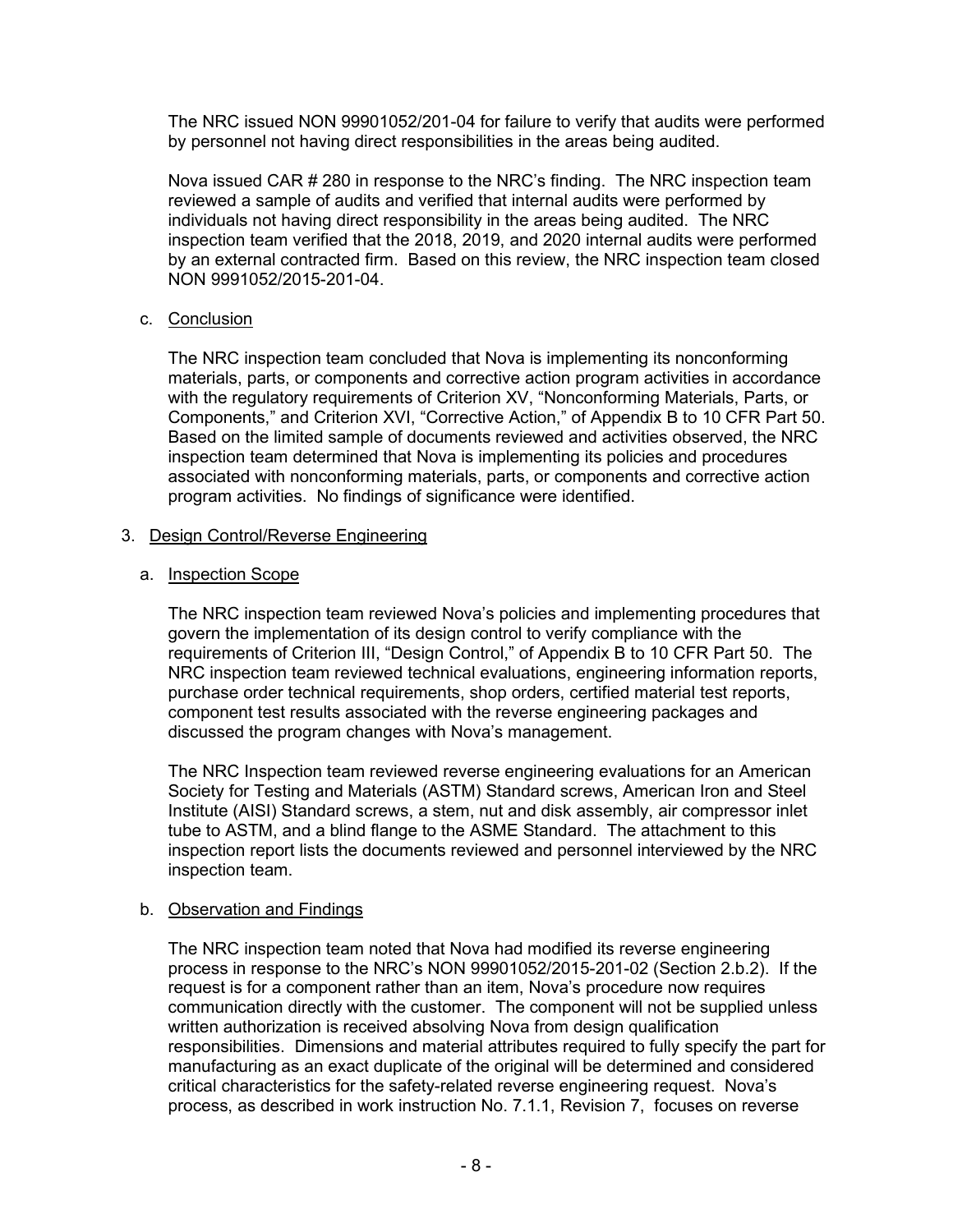engineering of generic items, as procedurally defined. A generic item is an item that has all attributes in full conformance with a recognized consensus standard, such as the ASME, International Organization for Standardization (ISO) or the Society of Automotive Engineering (SAE) for dimension, material, and mechanical properties.

#### c. Conclusion

The NRC inspection team concluded that Nova is implementing its design control program in accordance with the regulatory requirements of Criterion III of Appendix B to 10 CFR Part 50. Based on the limited sample of documents reviewed, the NRC inspection team also determined that Nova is implementing its policies and procedures associated with the design control program. No findings of significance were identified.

#### 4. Design Control/Commercial-Grade Dedication

#### a. Inspection Scope

The NRC inspection team reviewed Nova's policies and implementing procedures that govern the implementation of its CGD to verify compliance with the requirements of Criterion III and Criterion VII "Control of Purchased Material, Equipment, and Services," of Appendix B to 10 CFR Part 50. The NRC inspection team also reviewed Nova's policies and implementing procedures that govern oversight of contracted commercial items and services to verify compliance with the requirements of Criterion IV, "Procurement Document Control," and Criterion VII of Appendix B to 10 CFR Part 50. The NRC inspection team discussed the CGD process with Nova's management. The attachment to this inspection report lists the documents reviewed and personnel interviewed by the NRC inspection team.

The NRC inspection team reviewed the CGD methodology for items and services for safety-related replacement snubber components, including the development of critical characteristics (CCs), technical evaluations, failure mode and effects analysis, acceptance criteria methods, sampling methodology, checklists, survey reports, and associated POs. The NRC inspection team reviewed the CGD process for several various product types. Components reviewed included, but were not limited to threaded rod and various types of fasteners. The NRC inspection team evaluated a sample of technical evaluations and concluded that the technical evaluations in the dedication methodology appropriately identified the CCs necessary to provide reasonable assurance that the item would perform its intended safety function.

The NRC inspection team reviewed procedures and controls for CGD of calibration or testing services and ensured the appropriate requirements were imposed in the procurement documents. The NRC inspection team reviewed a sample of POs to verify inclusion, as appropriate, of the scope of work and the extension of contractual requirements to subcontractors. The NRC inspection team reviewed Nova's Approved Suppliers List (ASL) and selected a sample of suppliers to review the methodology of conducting and documenting surveys. The NRC inspection team reviewed Nova's process of selecting and approving commercial suppliers and service providers. The NRC inspection team verified that Nova had prepared and approved plans that identify the scope and applicable CCs to be verified before initiation of the survey. The attachment to this inspection report lists the documents reviewed and the personnel interviewed by the NRC inspection team.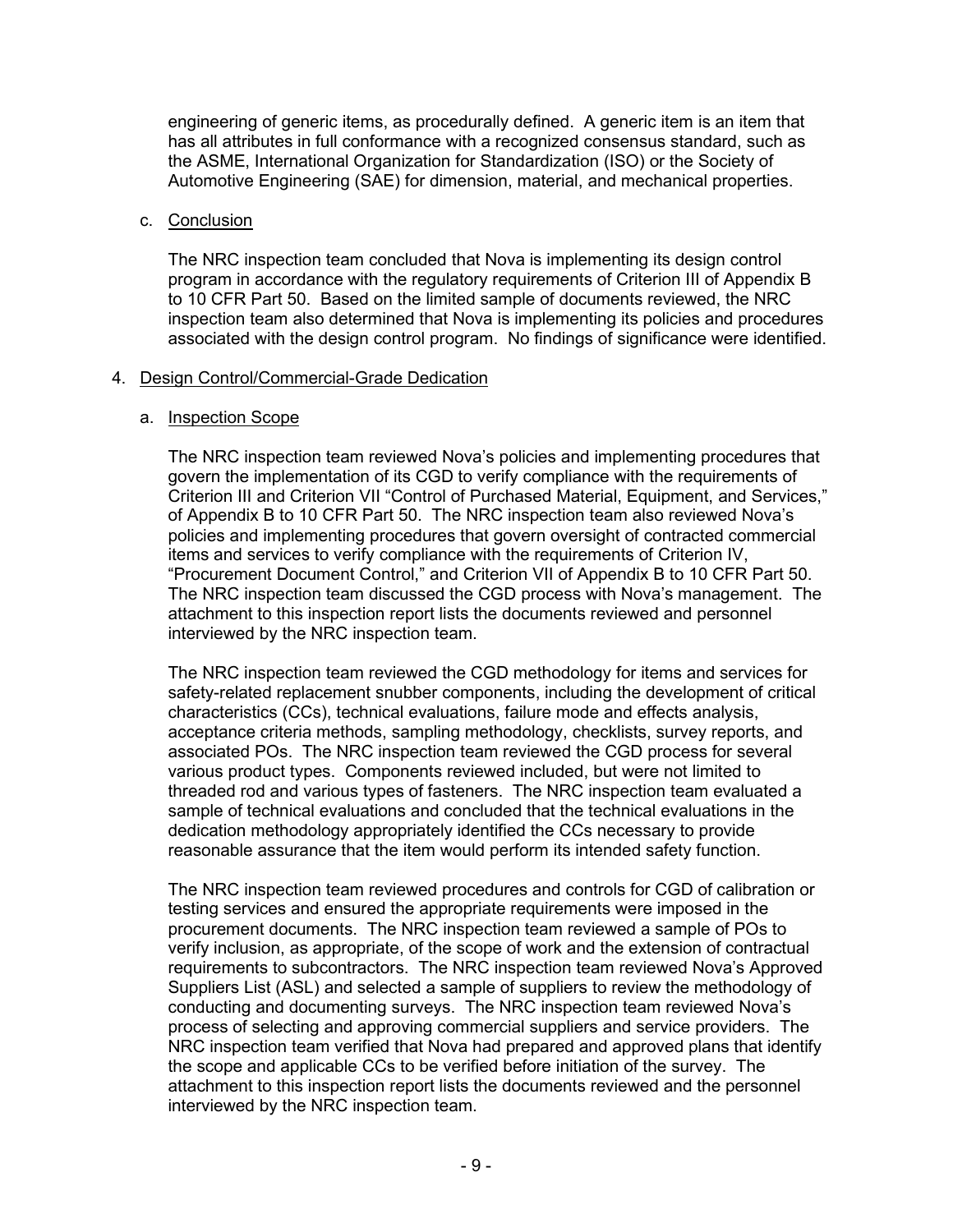# b. Observation and Findings

No findings of significance were identified.

### c. Conclusion

The NRC inspection team concluded that Nova is implementing its CGD program activities in accordance with the regulatory requirements of Criterion III and Criterion VII of Appendix B to 10 CFR Part 50. Based on the limited sample of documents reviewed and activities observed, the NRC inspection team determined that Nova is implementing its policies and procedures associated with CGD program and oversight of contracted activities. No findings of significance were identified.

### 5. Identification and Control of Materials, Parts, and Components

### a. Inspection Scope

The NRC inspection team reviewed Nova's policies and implementing procedures that govern the implementation of its identification and control of materials, parts, and components to verify compliance with the regulatory requirements of Criterion VIII, "Identification and Control of Material, Parts, and Components," of Appendix B to 10 CFR Part 50.

The NRC inspection team performed a walk down and observed the processing and testing of a safety related order. The NRC inspection team walked down the following areas: stockroom, processing floor, testing, nonconforming material storage, and final testing and shipping. The NRC inspection team confirmed that materials were adequately identified with Nova's unique identification code, which is traceable to the POs and vendor certification reports. The NRC inspection team verified that Nova personnel appropriately maintained identification and traceability markings during the various stages of fabrication.

The NRC inspection team also discussed the material traceability program with Nova management and technical staff. The attachment to this inspection report lists the documents reviewed and the personnel interviewed by the NRC inspection team.

### b. Observation and Findings

No findings of significance were identified.

c. Conclusion

The NRC inspection team concluded that Nova is implementing its audit program in accordance with the regulatory requirements of Criterion VII of Appendix B to 10 CFR Part 50. Based on the limited sample of documents reviewed and activities observed, the NRC inspection team determined that Nova is implementing its policies and procedures associated with the internal audit program. No findings of significance were identified.

### 6. Control of Special Processes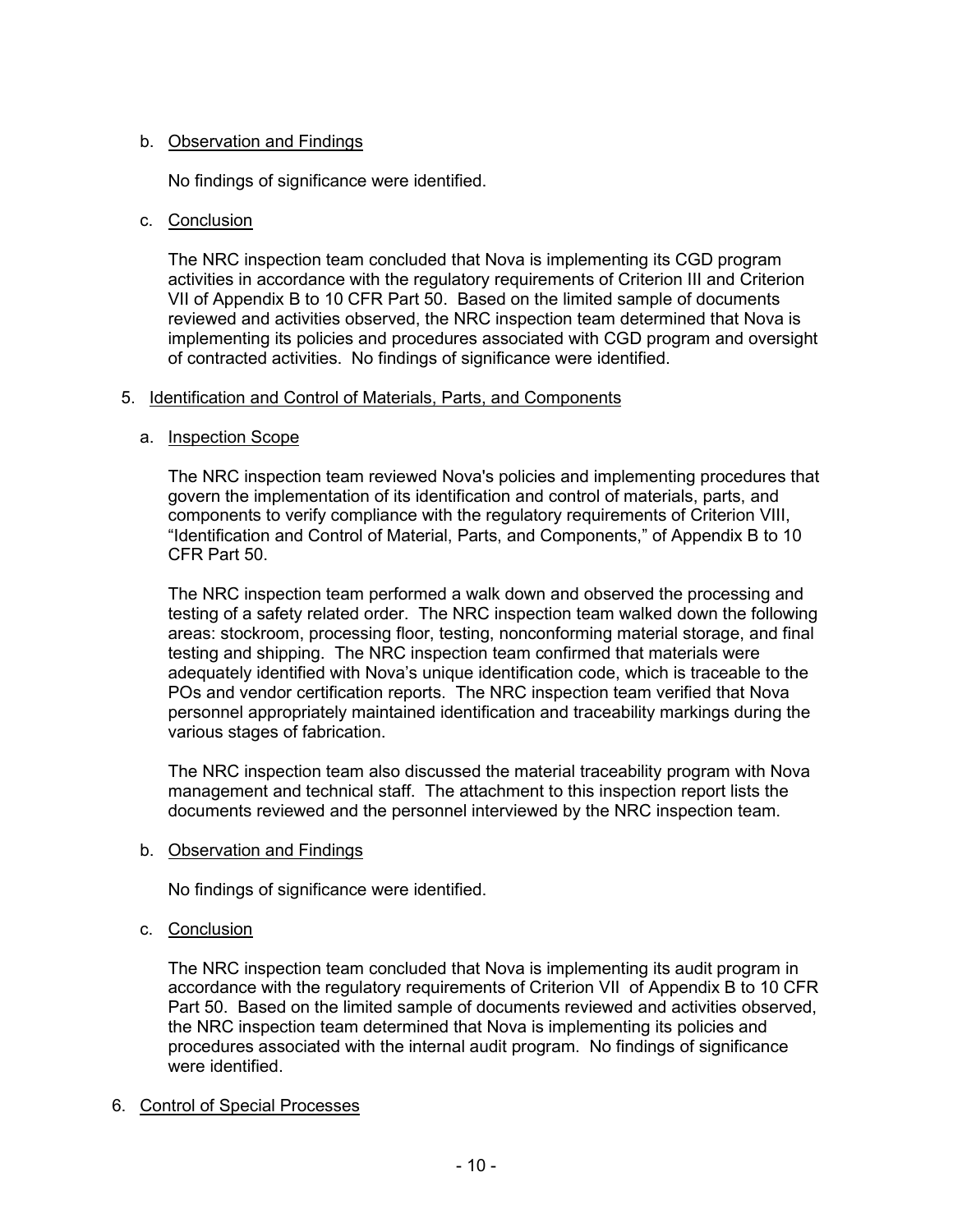#### a. Inspection Scope

The NRC inspection team reviewed Nova's policies and implementing procedures that govern the implementation of its manufacturing control program to verify compliance with the regulatory requirements of Criterion IX, "Control of Special Processes," of Appendix B to 10 CFR Part 50. During the week of the inspection, the NRC inspection team observed a non-destructive testing (NDT) activities being performed on 1 3/8", A/SA 540 grade B23, Class 3, nut body. The NRC inspection team reviewed the NDT procedure. The NRC inspection team verified that the applicable NDT was adequately preformed and recorded in accordance with Nova's procedures. Also, the NRC verified Nova personnel qualification meets the applicable requirements of Sections III of the ASME B&PV Code. The NRC inspection team confirmed that the NDT personnel were qualified in accordance with the requirements of ASNT SNT-TC-1A and ASME Section III. The NRC inspection team also discussed the control of special processes program with Nova's management and technical staff. The attachment to this inspection report lists the documents reviewed by the NRC inspection team.

#### b. Observation and Findings

No findings of significance were identified.

#### c. Conclusion

The NRC inspection team concluded that Nova is implementing its audit program in accordance with the regulatory requirements of Criterion IX of Appendix B to 10 CFR Part 50. Based on the limited sample of documents reviewed and activities observed, the NRC inspection team determined that Nova is implementing its policies and procedures associated with the control of special processes. No findings of significance were identified.

### 7. Control of Measuring and Test Equipment (M&TE)

### a. Inspection Scope

The NRC inspection team reviewed Nova's policies and implementing procedures that govern the implementation of its control of the M&TE program to verify compliance with the regulatory requirements of Criterion XII, "Control of Measuring and Test Equipment," of Appendix B to 10 CFR Part 50.

The NRC inspection team verified that the M&TE had the appropriate calibration stickers and current calibration dates, including the calibration due date. The NRC inspection team also verified that M&TE had been calibrated, adjusted, and maintained at prescribed intervals prior to use. The calibration records associated with the M&TE indicated the as-found or as-left conditions, accuracy required, calibration results, calibration dates, the due date for recalibration, and the applicable National Institute of Standards and Technology traceable reference equipment used in the calibration.

The NRC inspection team also verified that when M&TE is found to be out of tolerance when being calibrated or when the M&TE is lost, Nova initiates a nonconformance report to identify items that have been accepted using this equipment since the last valid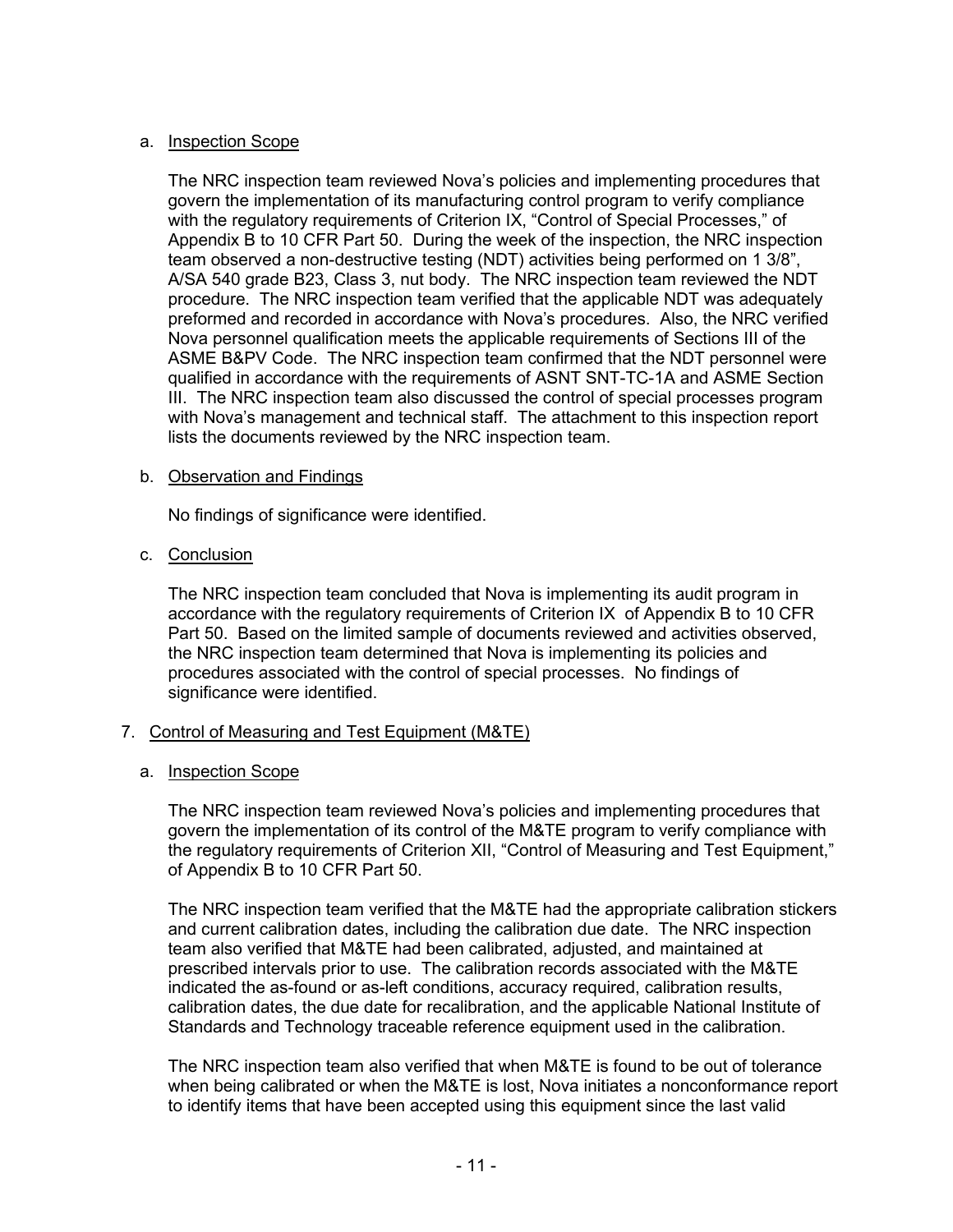calibration date and to perform an extent of condition evaluation. In addition, the NRC inspection team performed a walk-down of Nova's calibration laboratory to ensure that equipment located in the M&TE storage area, the M&TE hold area, and inspection and test facility were labeled, handled, and stored in a manner that indicated the calibration status of the instrument and ensured its traceability to calibration test data. The attachment to this inspection report lists the documents reviewed and the personnel interviewed by the NRC inspection team.

#### b. Observation and Findings

No findings of significance were identified.

### c. Conclusion

The NRC inspection team concluded that Nova is implementing its control of the measuring and test equipment program in accordance with the regulatory requirements of Criterion XII of Appendix B to 10 CFR Part 50. Based on the limited sample of documents reviewed and activities observed, the NRC inspection team determined that Nova is implementing its policies and procedures associated with the control of M&TE. No findings of significance were identified.

# 8. Oversight of Suppliers and Internal Audits

### a. Inspection Scope

The NRC inspection team reviewed Nova's policies and implementing procedures that govern its audit program to verify compliance with the requirements Criterion VII, and Criterion XVIII, "Audits," of Appendix B to 10 CFR Part 50.

The NRC inspection team reviewed a sample of internal audits to verify the scope, frequency, and independence of the auditors from the topic they were auditing. Additionally, the NRC inspection team reviewed Nova's approved suppliers list (ASL) and selected a sample of suppliers to review the methodology of conducting and documenting audits and surveys to verify adequate evaluation of the sub-supplier's quality practices. The NRC inspection team reviewed Nova's process for conducting audits at an established frequency. The NRC inspection team verified that Nova had prepared and approved plans that identified the audit or survey scope and applicable checklist criteria before the initiation of the audit or survey activity.

The NRC inspection team also discussed the oversight of suppliers and internal audit programs and the performance of audits and surveys with Nova's management and technical staff. The attachment to this inspection report lists the documents reviewed and personnel interviewed by the NRC inspection team.

### b. Observation and Findings

The NRC inspection team identified a process in the Nova Quality Assurance Manual, Section 6, "Purchasing" and Procedure 7.3, "Purchasing" that states for certified material organizations and certificate holders (ASME), these vendors are not required to be surveyed/audited by Nova. These statements are in opposition to the guidance in NRC Information Notice (IN) 86-21, "Recognition of American Society of Mechanical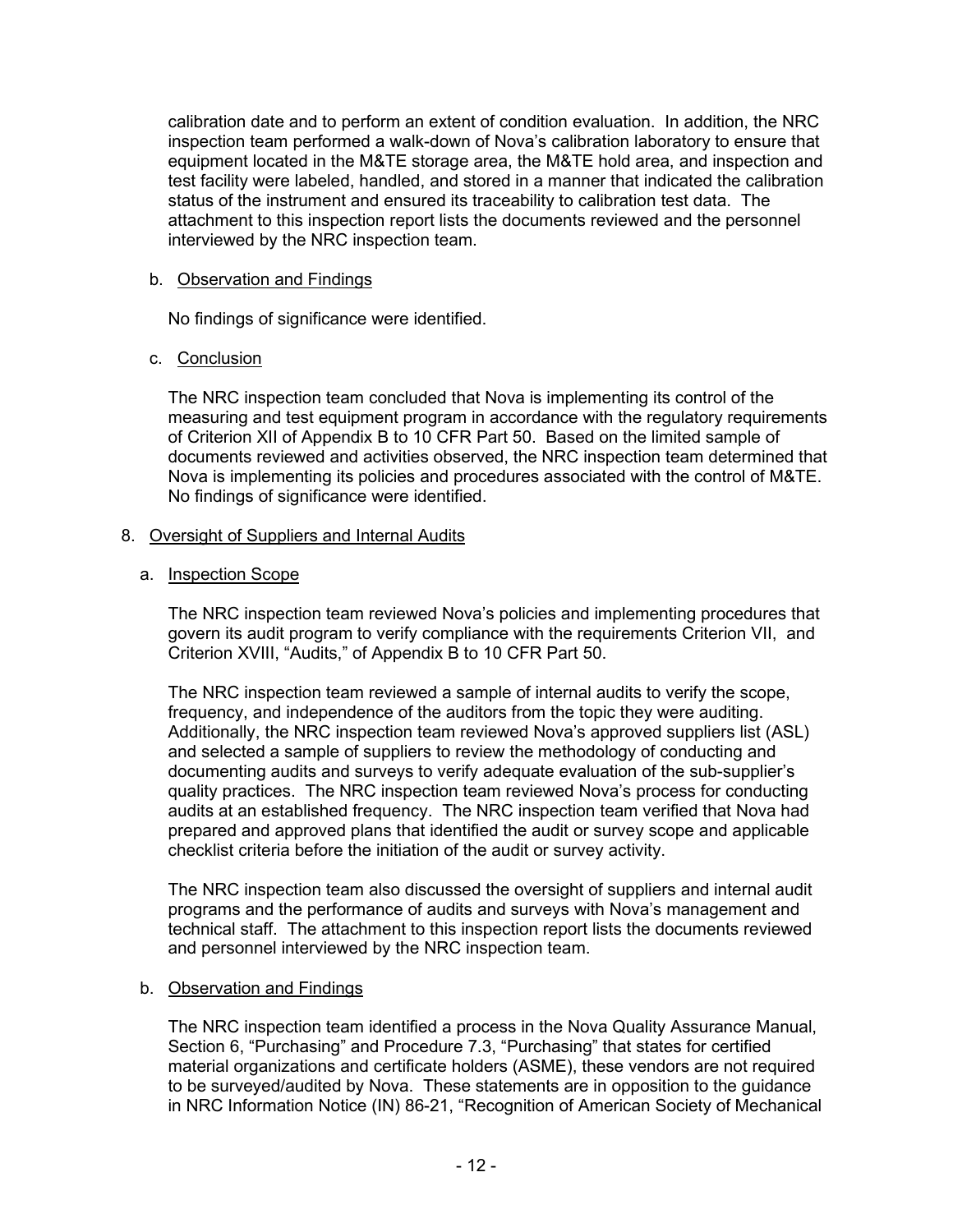Engineers Accreditation Program for N Stamp Holders." IN 86-21 clarifies the NRC's recognition of the programmatic aspects of the ASME Accreditation Program but also that licensees and contractors are responsible for ensuring that the supplier is effectively implementing the approved quality assurance program. The NRC inspection team did not identify any vendors that had not been audited or surveyed. Nova entered this issue into their corrective action program under CAR #349.

In addition, the NRC inspection team observed the ASL contained vendors with no evaluation date, or evaluation due date listed. Consequently, some vendors did not receive periodic evaluations. The Nova ASL includes commercial grade suppliers that Nova dedicates the products for safety related use. The NRC inspection team did not identify any issues with these vendors. Nova entered this issue into their corrective action program under CAR #351.

No findings of significance were identified

c. Conclusion

The NRC inspection team concluded that Nova is implementing its audit program in accordance with the regulatory requirements of Criterion VII, and Criterion XVIII of Appendix B to 10 CFR Part 50. Based on the limited sample of documents reviewed and activities observed, the NRC inspection team determined that Nova is implementing its policies and procedures associated with the internal audit program.

### 9. Entrance and Exit Meetings

On July 19, 2021, the NRC inspection team discussed the scope of the inspection with Mr. Joe Ghiardi, Quality Assurance Manager, and Nova's management. On July 23, 2021, the NRC inspection team presented the inspection results and observations during an exit meeting with Mr. Joe Ghiardi and Nova's management. The attachment to this report lists the attendees of the entrance and exit meetings, as well as those individuals whom the NRC inspection team interviewed.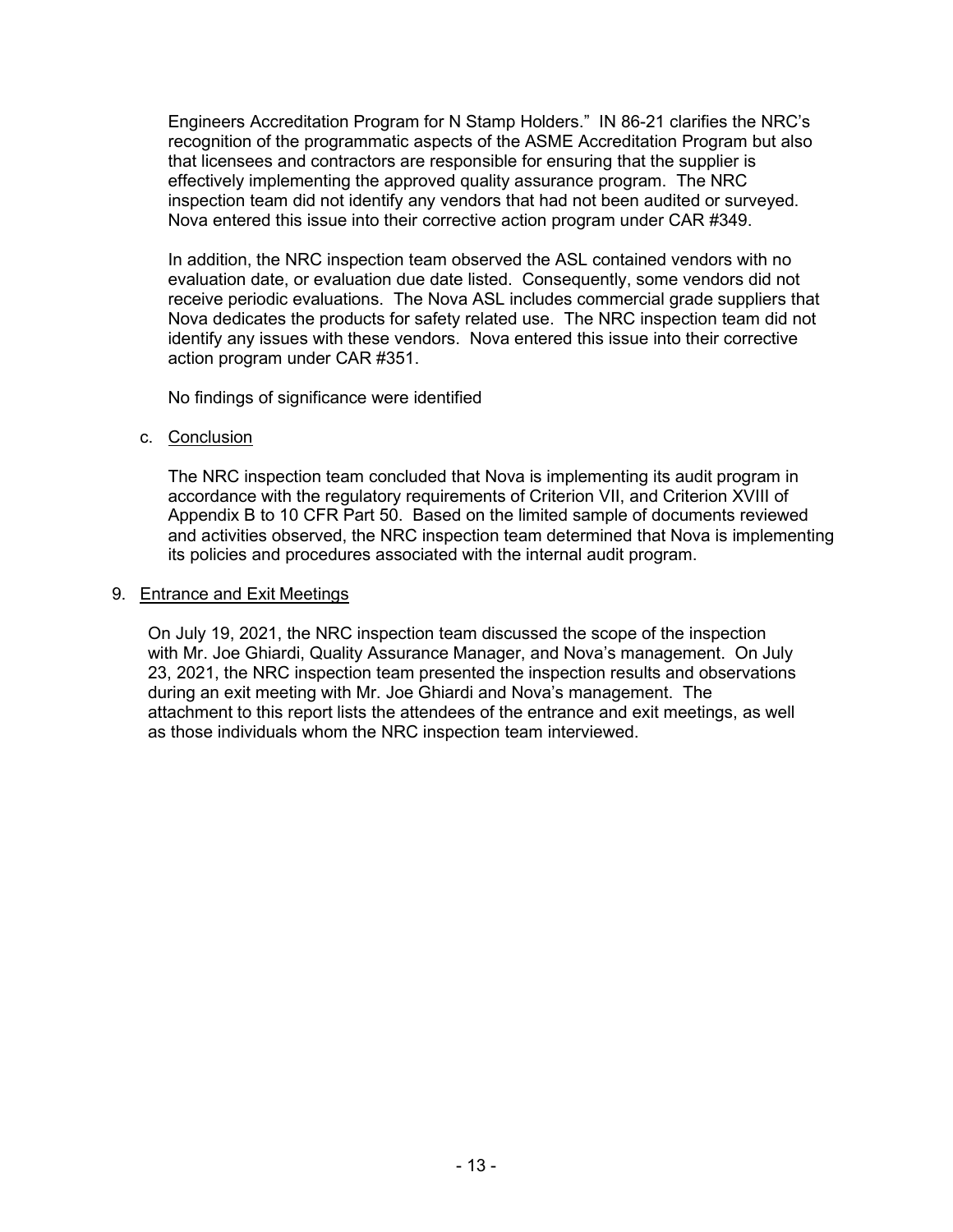# **ATTACHMENT**

# 1. Entrance/Exit Meeting Attendees and Persons Interviewed

| <b>Name</b>          | <b>Title</b>                                | <b>Affiliation</b> | <b>Entrance</b> | <b>Exit</b> | <b>Interviewed</b> |
|----------------------|---------------------------------------------|--------------------|-----------------|-------------|--------------------|
| Aaron Armstrong      | <b>Inspection Team</b><br>Leader            | <b>NRC</b>         | X.              | X           |                    |
| <b>Paul Prescott</b> | Inspector                                   | <b>NRC</b>         | X               | X           |                    |
| <b>Yiu Law</b>       | Inspector                                   | <b>NRC</b>         | $\overline{X}$  | X           |                    |
| Andrea Keim          | Inspector                                   | <b>NRC</b>         | X               | X           |                    |
| Kerri Kavanagh       | <b>Branch Chief</b>                         | <b>NRC</b>         |                 | X*          |                    |
| <b>Rob Yeomans</b>   | <b>General Manager</b>                      | <b>Nova</b>        | $\mathsf{X}$    | X           |                    |
| <b>Tim Franchuk</b>  | <b>Quality Assurance</b><br><b>Director</b> | <b>Nova</b>        | X               | X           |                    |
| Joe Ghiardi          | <b>Quality Assurance</b><br><b>Director</b> | Nova               | X               | X           |                    |
| <b>Ed Baus</b>       | Operations<br><b>Director</b>               | <b>Nova</b>        | $\mathsf{X}$    | X           |                    |
| Mike Rea             | Sales/Procuremen<br>t Director              | <b>Nova</b>        | $\mathsf{X}$    | X           |                    |
| Jason Heilbrun       | <b>RE Manager</b>                           | <b>Nova</b>        | X.              | X           |                    |
| <b>Frank Star</b>    | Supervisor<br><b>Engineering Tech</b>       | <b>Nova</b>        | X               | X           |                    |
| <b>Nick Rini</b>     | Machanic/Machini<br>st                      | Nova               |                 |             | X                  |
| <b>Ray Barrett</b>   | <b>Warehouse Clerk</b>                      | <b>Nova</b>        |                 |             | X                  |
| <b>Zack Britton</b>  | QC Inspector                                | Nova               |                 |             | $\mathsf{X}$       |
| Jennifer Demarco     | <b>Lead Certification</b><br>Specialist     | Nova               |                 |             | X                  |
| <b>Harold James</b>  | Shipping                                    | Nova               |                 |             | X                  |
| <b>Timothy Zisko</b> | <b>Testing Tech</b>                         | <b>Nova</b>        |                 |             | $\mathsf{x}$       |
| Dan Zapotosky        | <b>Testing Tech</b>                         | Nova               |                 |             | X                  |
| <b>Teresa Parker</b> | Sup QA Control                              | Nova               |                 |             | X                  |
| <b>Anthony Fabri</b> | <b>Testing Tech</b>                         | Nova               |                 |             | X                  |

\* Via teleconference

### 2. INSPECTION PROCEDURES USED

- Inspection Procedure (IP) 36100, "Inspection of 10 CFR Part 21 and Programs for Reporting Defects and Noncompliance," dated May 16, 2019
- IP 43002, "Routine Inspections of Nuclear Vendors," dated January 27, 2017
- IP 43004, "Inspection of Commercial-Grade Dedication Programs," dated January 27, 2017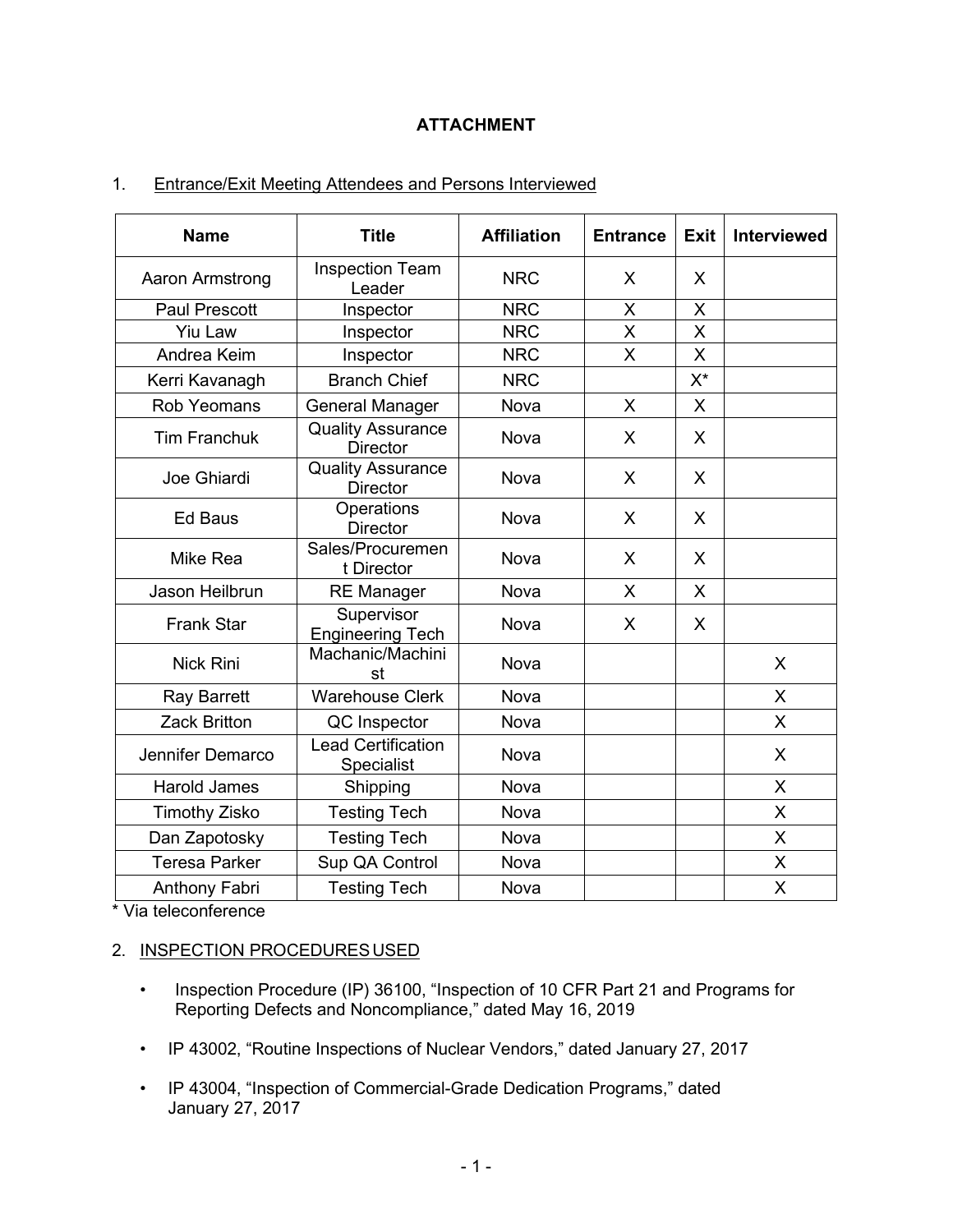# 3. DOCUMENTS REVIEWED

### Policies and Procedures

- Nova Machine Products, Inc. Quality Assurance Manual, Rev. 1, dated January 2, 2021
- Work Instruction (WI) 7.1.1, "Safety Related Reverse Engineering Work Instruction," Rev. 7, dated April 20, 2021
- WI 7.3.5, "Warehouse Vendor Material Traceability," Revision 1, dated September 26, 2005
- WI 7.3.8, "Heat Treating," Rev. 7, dated April 20, 2021
- WI 7.3.20, "Commercial Grade Dedication," Rev. 4, dated April 20, 2021
- WI 8.2.1, "Qualification of Audit Personnel," Revision 7, dated June 8, 2011
- WI 8.3.1, "10 CFR 21," Rev. 10, dated April 30, 2015
- WI 7.8.5, "Tread Ring Gauge Calibration," Rev. 0, dated August 29, 2005
- WI 7.8.6, "Tread Set Plug /Tread Plug Gage," Rev. 0, dated August 29, 2005
- WI 7.8.1, "Caliper Calibration," Rev. 0, dated August 30, 2005
- Procedure 7.2, "Contract Review and Amendments," Revision 4, dated July 19, 2010
- Procedure 7.3, "Purchasing," Revision 6, dated February 10, 2016
- Procedure 7.5, "Product Identification and Traceability," Rev. 3, dated November 20, 2014
- Procedure 7.8, "Control of Inspection, Measuring and Test Equipment," Rev. 13, dated April 20, 2021
- Procedure 8.2, "Internal Audits," Rev. 2, dated November 20, 2014
- Procedure 8.3, "Control of Nonconforming Product," Rev. 4, dated November 20, 2014
- Procedure 8.7, "Continual Improvement Through Corrective and Preventive Actions," Rev. 4, dated October 13, 2016
- Procedure MIP 061704, "Accumulator Assembly Manufacturing and Inspection Plan," Rev. 4, dated July 2011
- Procedure MIP 061704, "Accumulator Assembly Manufacturing and Inspection Plan," Rev. 5, dated February 2014

### Nonconformances/Corrective Actions

- Nonconforming Report #EXT00003005, dated May 01, 2018
- Nonconforming Report #EXT00003115, dated November 29. 2018
- Nonconforming Report #EXT00003128, dated December 19, 2018
- Nonconforming Report #EXT00003138, dated January 08, 2019
- Nonconforming Report #EXT00003296, dated January 10, 2020
- Nonconforming Report #EXT00003297, dated January 10, 2020
- Nonconforming Report #EXT00003354, dated May 21, 2020
- Nonconforming Report #EXT00003395, dated September 16, 2020
- CAR 0000246, dated January 24, 2014
- CAR 0000281, dated December 03, 2015
- CAR 0000275, dated December 1, 2015
- CAR 0000276, dated December 1, 2015
- CAR 0000276, dated December 1, 2015
- CAR 0000277, dated December, 2, 2015
- CAR 0000279, dated December 08, 2015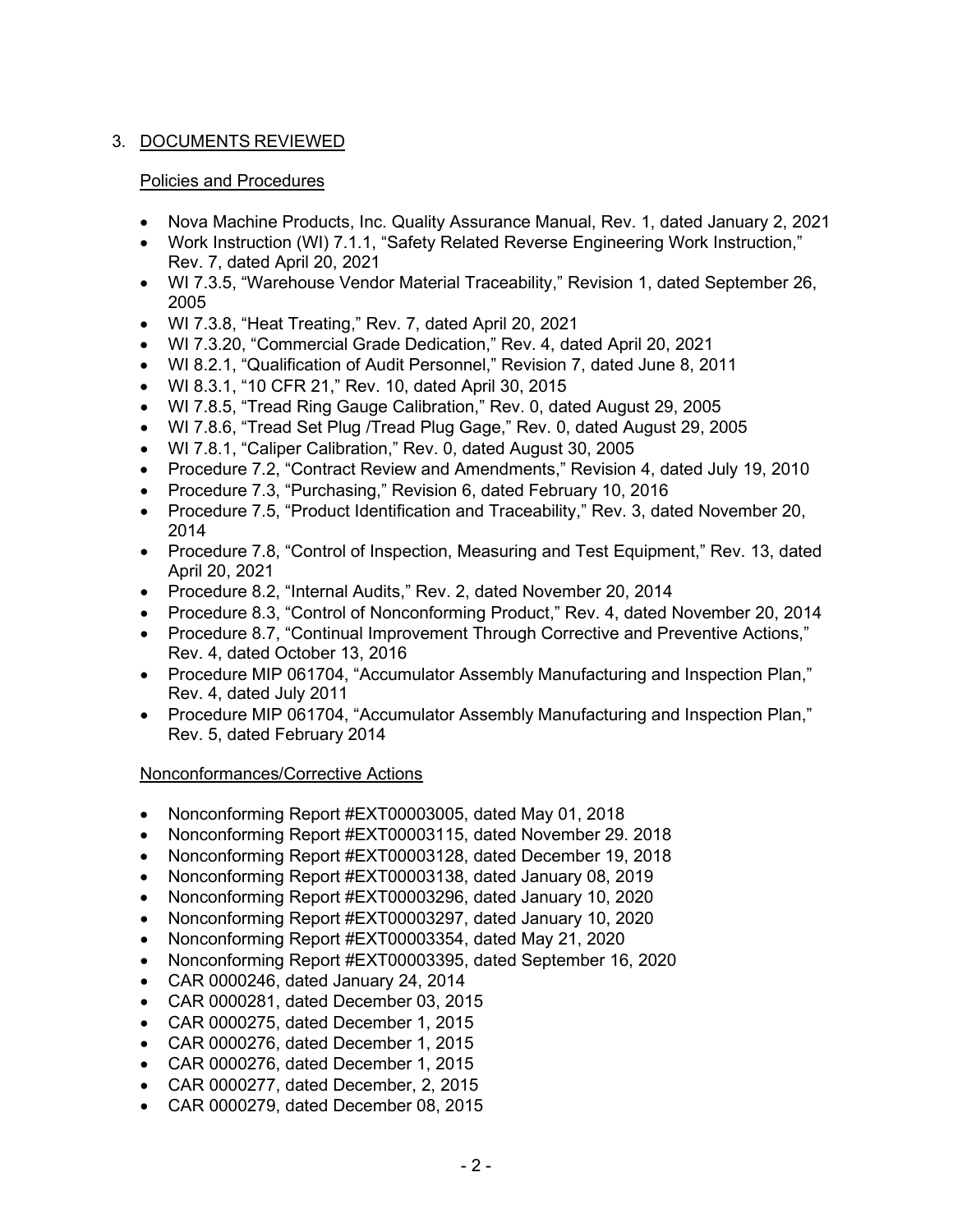- CAR 0000280, dated December 3, 2015
- CAR 0000282, dated December 8, 2015
- CAR 0000283, dated December 11, 2015
- CAR 0000300, dated June 30, 2017
- CAR 0000307, dated February 28, 2018
- CAR 0000308, dated April 13, 2018
- CAR 0000313, dated October 02, 2018
- CAR 0000314, dated December 11, 2018
- CAR 0000331, dated October 20, 2020
- CAR 0000340, dated April 24, 2021

#### Corrective Actions Generated during this Inspection

- CAR 0000349, dated July 20, 2021
- CAR 0000350, dated July 20, 2021
- CAR 0000351, dated July 21, 2021

### 10 CFR Part 21 Reports

- Curtiss-Wright Letter, "Interim Report Regarding Qualification/Verification Testing of Reversed Engineered (HCU) Accumulators Used in the Control Rod Drive System of Boiling Water Reactors," dated February 02, 2016
- Curtiss-Wright Letter, "Final Report Regarding Qualification/Verification Testing of Reversed Engineered (HCU) Accumulators Used in the Control Rod Drive System of Boiling Water Reactors," dated June 01, 2016.
- Curtiss-Wright Letter, "Initial Notification for Nova Machine Products Hex Cap Screws Produced from One Heat of Material," dated July 13, 2017
- Curtiss-Wright Letter, "Written Notification for Nova Machine Products Hex Cap Screws Produced from One Heat of Material," dated August 09, 2017

### Procurement Documents

- Purchase Order (PO) 315244, dated February 13, 2015
- PO 3176957, dated July 27, 2017
- PO 3202570, dated January 4, 2021
- PO 3625143, dated February 24, 2018
- PO 3205187, dated June 23, 2021
- PO 4500695516, dated June 22, 2021
- PO 4501162813, dated June 17, 2021
- PO 10638204, dated April 2, 2021
- PO 01603180, dated June 6, 2021
- PO 6886217, dated June 28, 2021
- PO 10645178. Dated June 23, 2021

### Work Orders

- 16 UNC 2A x 1 $\frac{3}{4}$ " Hex Cap Screw, dated August 16, 2017
- 20 UNC 2A x 1  $\frac{1}{4}$ " Hex Cap Screw, dated June 23, 2021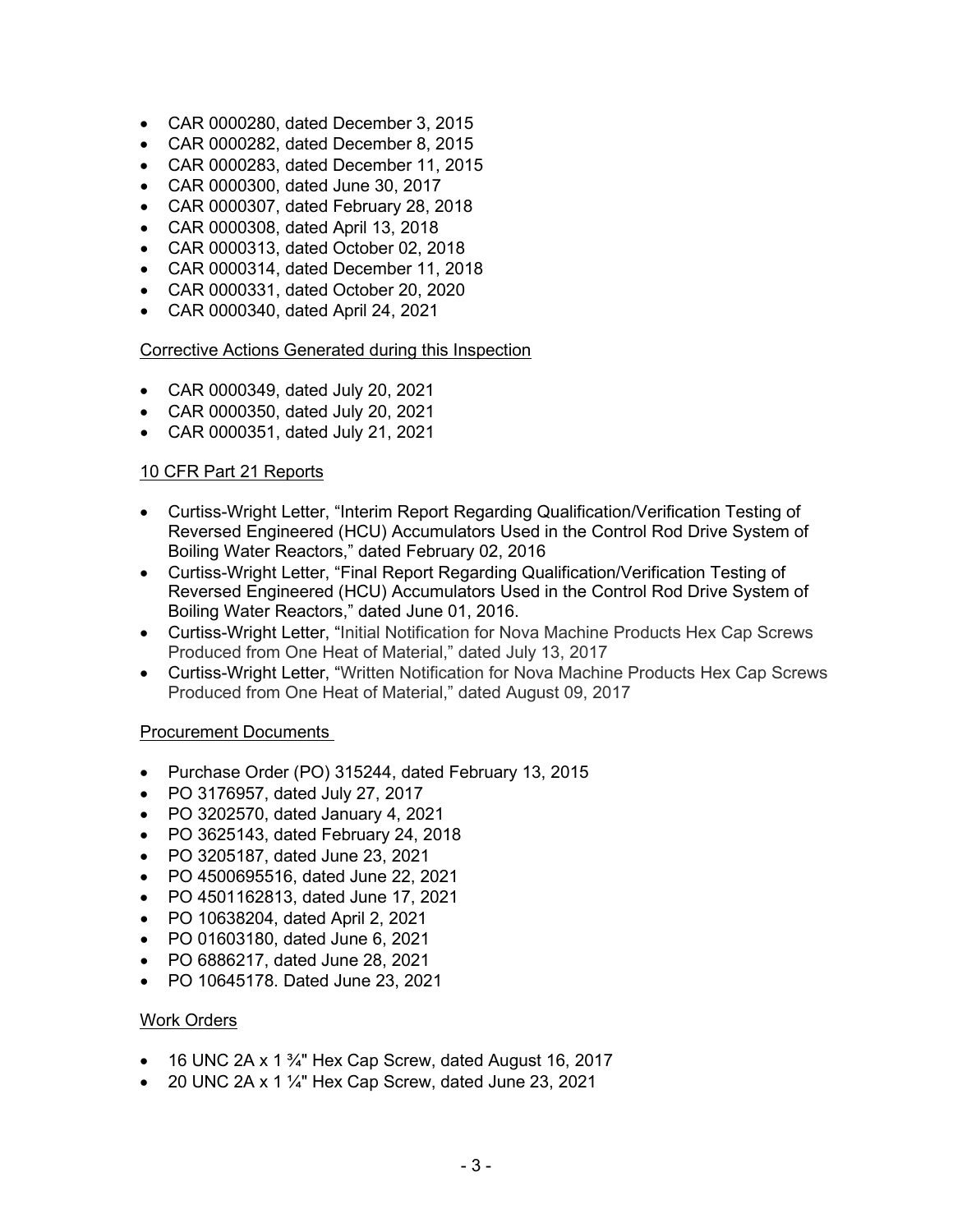# Measuring and Testing Equipment (M&TE) Records

- Calibration Record for CT-04, Temp Indicator, due date July 31, 2012
- Calibration Record for HT-10, Furnace Controller (Lucifer), due date July 31, 2012
- Calibration Record for HT-11, Oven Controller (Lucifer), due date July 31, 2012
- Calibration Record for HT-12, Chart Recorder (Honeywell) due date July 31, 2012
- Calibration Record for C-161C, 6" Caliper, July 31, 2012
- Calibration Record for HT-12, Chart Recorder (Honeywell) due date July 31, 2012
- PO 320442 for Calibration of HT10 and HT2, Revision 0, dated May 3, 2021

# Commercial-Grade Surveys (CGD)/Audit Reports

- Nova Machine Products Approved Vendor List, dated July 19, 2021
- CGD Plan for Job Number 439554, dated March 07, 2016
- CGD Package for Plating Company
- Assessment Evaluation to Plating Company, dated October 23, 2018
- Annual Supplier Evaluation for Plating Company for Year 2019
- Annual Supplier Evaluation for Plating Company for Year 2020
- Certificate of Registration for Plating Company, Quality Management System ISO 9001:2015, dated March 01, 2018
- Nova NCA-3800 Audit/Commercial Grade Checklist for Plating Company, dated October 23, 2018
- Plating Company Quality System Manual, dated August 21, 2017
- Nova Commercial Grade Survey Critical Characteristics for Plating Company, dated January 04, 2008
- Commercial Grade Item/Service Summary for Plating Company, dated October 23, 2018
- IA-2020-01, 2020 Internal Audit Report, dated July 31, 2020
- IA-2019-01, 2019 Internal Audit Report, dated July 19, 2019
- IA-2018-01, 2018 Internal Audit Report, dated July 31, 2020
- Supplier Survey Report Thermal Processing, dated October 6, 2020
- Supplier NCA-4255.5 Audit Report, dated September 22, 2018
- Supplier NCA-3800/Commercial Grade Checklist (services only)," dated September 20, 2018
- Survey for Heat Treating, dated December 28, 2018
- Supplier Survey Report, dated December 17, 2018
- Supplier NCA-3800 Report, dated June 28, 2018
- CGD Package for PO 4501151970, dated April 2021
- CGD Package for PO 6819571, dated June, 2021
- Commercial Grade Technical Evaluation (CGTE) #2, "Square Bolt, Hex Head," dated March 2016
- CGTE #43, "Square Bolt, Hex Head," dated October 18, 2009
- Material Commercial Grade Technical Evaluation (MCGTE) #50, "Material Commercial Grade Technical Evaluation ASTM 468," dated April 23, 2009
- MCGTE #25, "Material Commercial Grade Technical Evaluation A/AS-325," dated April 23, 2009
- CDG plan 2013-004, "Outside Process Plating or Coating," Revision 2, Date December 1, 2020
- CDG plan 2013-005, "Outside Process Heat Treating," Revision 0, Date February 9, 2016